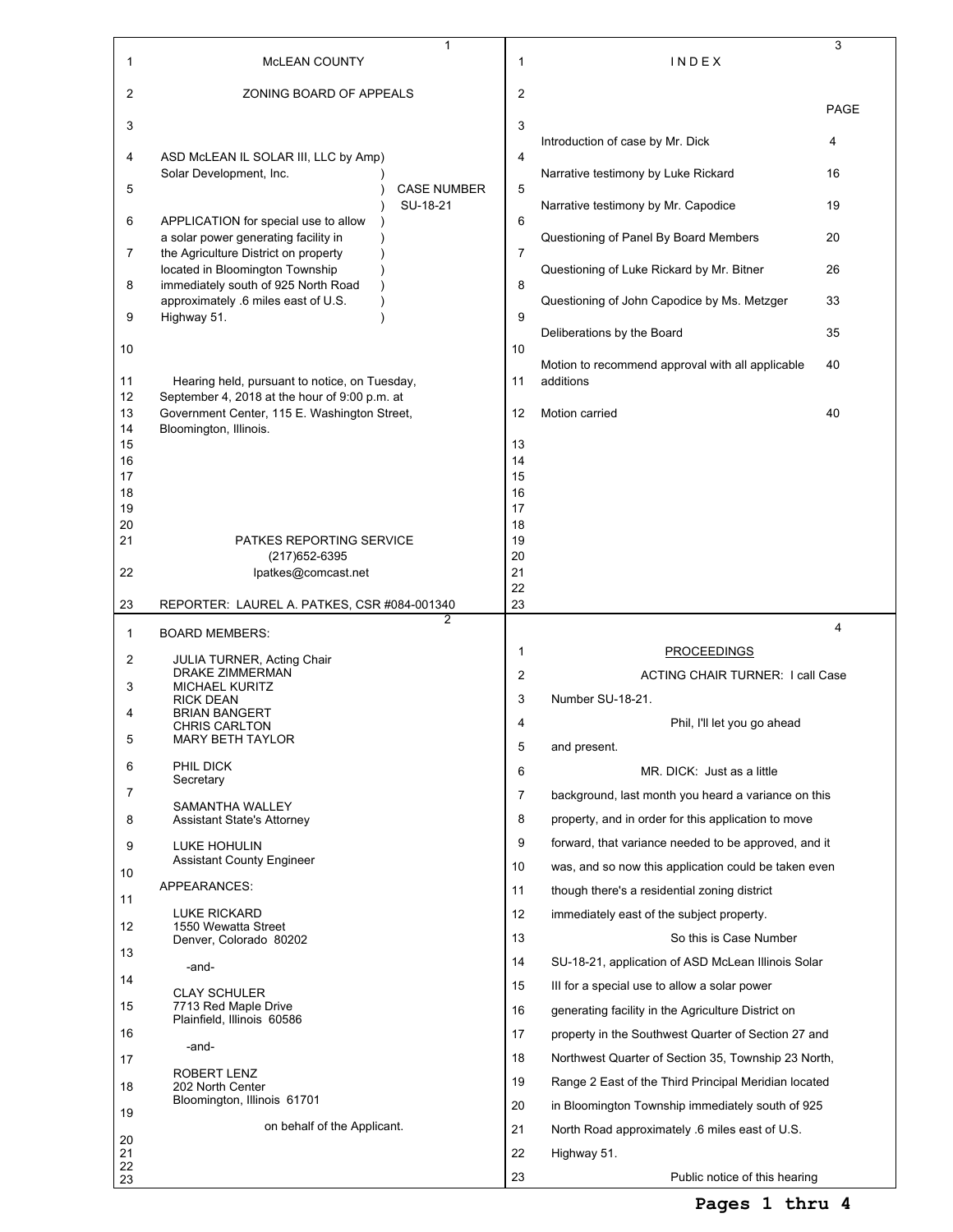|    | 5                                                    |                         | $\overline{7}$                                       |
|----|------------------------------------------------------|-------------------------|------------------------------------------------------|
| 1  | was published in the Pantagraph on August 18, 2018   | 1                       | corn, and this is facing toward the southwest.       |
| 2  | as provided by law.                                  | $\overline{\mathbf{c}}$ | And this is facing south, part                       |
| 3  | All the other required                               | 3                       | of that old railroad right-of-way.                   |
| 4  | notifications have been made, and the applicant has  | 4                       | And this is across the road to                       |
| 5  | paid the publication costs.                          | 5                       | the north. There's a residence here.                 |
| 6  | The first exhibit is an                              | 6                       | And this is on the west side                         |
| 7  | application that actually includes an IDNR           | 7                       | of the old railroad right-of-way and the power lines |
| 8  | consultation as well, and I distributed that earlier | 8                       | that the applicant will be connecting to.            |
| 9  | so I won't pass that, but I have a plat map showing  | 9                       | And this is facing north, the                        |
| 10 | where this property is located in Bloomington        | 10                      | same property, and the subject property is to the    |
| 11 | Township, and as a reminder, I'll distribute the     | 11                      | right.                                               |
| 12 | site plan, although there's one in your application. | 12                      | And you can see the power                            |
| 13 | It's the sold railroad                               | 13                      | lines and the railroad right-of-way, and this is     |
| 14 | right-of-way here, and I'll pass that.               | 14                      | facing to the southeast.                             |
| 15 | And the zoning map showing                           | 15                      | And the blow-up of the                               |
| 16 | that this property is located in the Agriculture     | 16                      | property.                                            |
| 17 | District just adjacent to the R-1 District, and I'll | 17                      | The zoning to the north, south                       |
| 18 | show an aerial photo of that.                        | 18                      | and west is in the Agriculture District.             |
| 19 | And a land evaluation and site                       | 19                      | The zoning to the east is in                         |
| 20 | assessment completed by the McLean County Soil and   | 20                      | the R-1 single family residence district.            |
| 21 | Water Conservation District which I will pass, and   | 21                      | Property to the north is                             |
| 22 | it includes the staff analysis of the land           | 22                      | occupied by single family residences across the      |
| 23 | evaluation and the site assessment.                  | 23                      | public road in the Ag District, and to the south is  |
|    | 6                                                    |                         | 8                                                    |
| 1  | And the Illinois Department of                       | 1                       | the wooded and vacant, and to the east is crop       |
| 2  | Natural Resources communication which was part of    | 2                       | production and to the west is crop production.       |
| 3  | the application. I won't pass that.                  | 3                       | A line evaluation and site                           |
| 4  | A communication from the                             | 4                       | assessment report was completed for the property.    |
| 5  | Health Department indicating that they have reviewed | 5                       | It has a soil score of 93.9 out of a hundred and a   |
| 6  | all the subject properties and they're okay with it. | 6                       | site assessment score of 134 out of 200 giving it a  |
| 7  | And I will go over the photos                        | 7                       | total score of 227.9 points out of 300.              |
| 8  | at this time.                                        | 8                       | A LESA score between 220 and                         |
| 9  | And as you can see, that's the                       | 9                       | 229 means that the property is of moderate value for |
| 10 | zoning map that shows the property is immediately    | 10                      | agricultural land production.                        |
| 11 | adjacent to the R-1 District. You can see where      | 11                      | The analysis of the seven                            |
| 12 | it's located.                                        | 12                      | standards are as follows:                            |
| 13 | This is a blow-up of this                            | 13                      | The proposed special use will                        |
| 14 | property.                                            | 14                      | not be detrimental to or endanger the health,        |
| 15 | This is the public road to the                       | 15                      | safety, morals, comfort or welfare of the public,    |
| 16 | east and to the west, and the subject property is    | 16                      | and this standard is met.                            |
| 17 | immediately to the left of that one, to the left     | 17                      | The applicant proposes to                            |
| 18 | here.                                                | 18                      | establish a 2-megawatt solar power generating        |
| 19 | And this is the east side of                         | 19                      | facility on the property.                            |
| 20 | the property. There's corn. And this is the R-1      | 20                      | The applicant indicates that                         |
| 21 | District, so there's corn on the east side of this   | 21                      | the facility will contain rows of photovoltaic       |
| 22 |                                                      |                         | cells.                                               |
|    | old railroad right-of-way, and these trees are on    | 22                      |                                                      |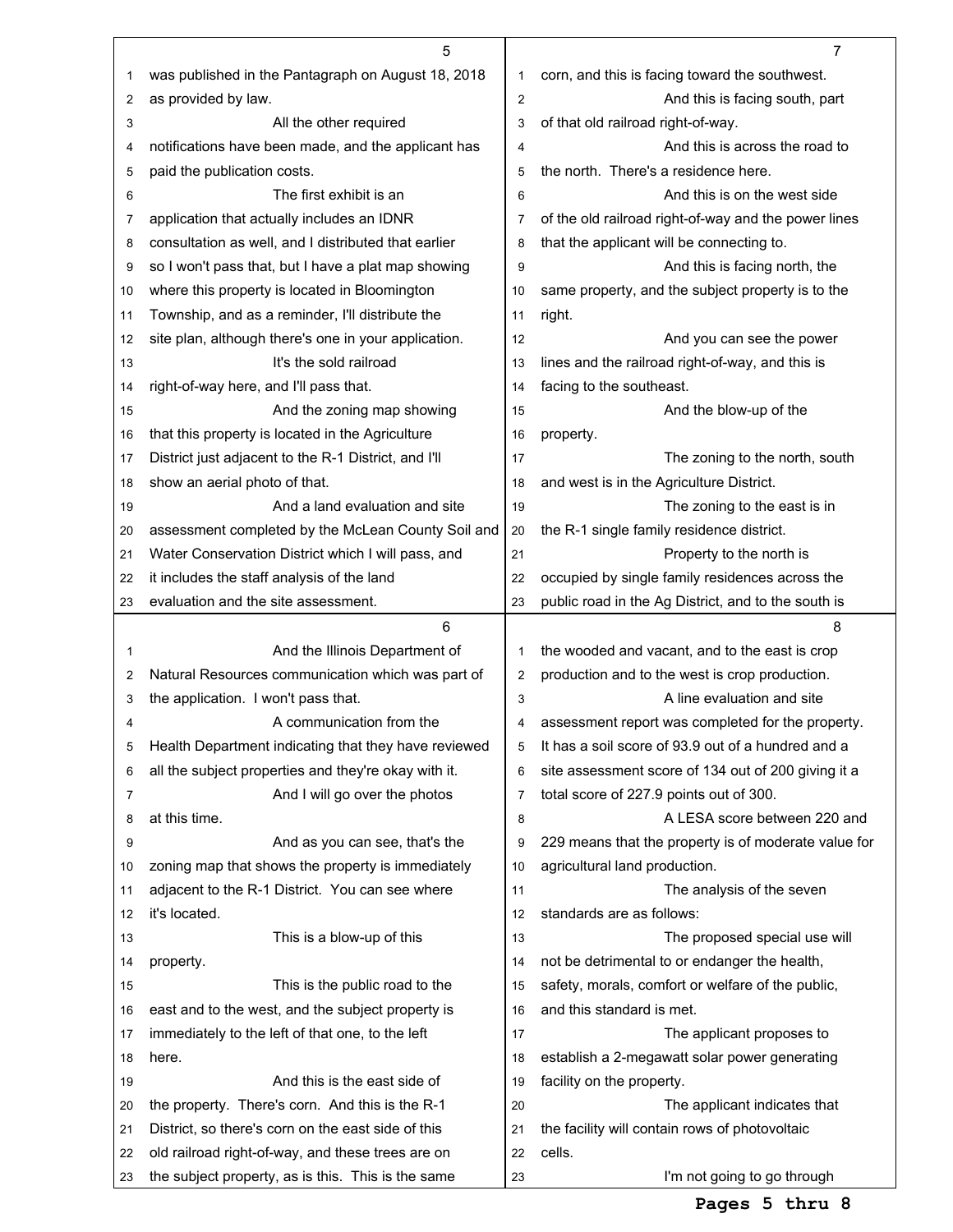|                | 9                                                    |                | 11                                                   |
|----------------|------------------------------------------------------|----------------|------------------------------------------------------|
| 1              | all of the standards here.                           | 1              | roads, drainage or other necessary facilities have   |
| $\overline{2}$ | They did submit an EcoCAT and                        | $\overline{2}$ | been and will be provided. And this standard is      |
| 3              | a decommissioning plan that includes an Ag           | 3              | met.                                                 |
| 4              | Mitigation Agreement which will need to be included. | 4              | The property has approximately                       |
| 5              | The applicant indicates that                         | 5              | 284 feet of frontage of the south side of 925 North  |
| 6              | the parent company will provide a contact person to  | 6              | Road. The Bloomington Township Fire District will    |
| 7              | be kept on file with the Department of Building and  | $\overline{7}$ | provide fire protection for the subject property.    |
| 8              | Zoning.                                              | 8              | Predevelopment drainage                              |
| 9              | And the applicant has                                | 9              | patterns will be retained as much as possible, and   |
| 10             | conducted a search of Illinois Historic Preservation | 10             | the applicant will provide certified plans for       |
| 11             | Agency's Architectural Resources Geographic          | 11             | stormwater detention/retention before a permit is    |
| 12             | Information System.                                  | 12             | issued for the proposed solar power generating       |
| 13             | b. The proposed special use                          | 13             | facility.                                            |
| 14             | will not be injurious to the use and enjoyment of    | 14             | The applicant will need to                           |
| 15             | other property in the vicinity. The solar farm will  | 15             | have all field tile damaged in the construction      |
| 16             | not likely negatively impact the property values in  | 16             | process repaired by a competent contractor with      |
| 17             | the area. The electrical transformers for the        | 17             | experience in such repair during the life of the     |
| 18             | facility, the part of the facility that creates a    | 18             | solar farm.                                          |
| 19             | humming noise, will be located more than 1,500 feet  | 19             | The applicant has obtained a                         |
| 20             | from the nearest residence and would not likely be   | 20             | signoff from the County Health Department.           |
| 21             | heard by nearby residents.                           | 21             | e. Adequate measures have                            |
| 22             | Nearby property in residential                       | 22             | been and will be taken to provide ingress and egress |
| 23             | use will continue to be desirable for such use, and  | 23             | so designed as to minimize traffic congestion in the |
|                |                                                      |                |                                                      |
|                | 10                                                   |                | 12                                                   |
| 1              | nearby land in crop production will continue to be   | 1              | public streets. This standard is met.                |
| 2              | desirable for such use.                              | $\overline{2}$ | It appears that safe site                            |
| 3              | Groundcover that includes                            | 3              | distance can be provided at the proposed entrance.   |
| 4              | native species, encourages pollination recommended   | 4              | The applicant has been in                            |
| 5              | by the McLean County Soil and Water Conservation     | 5              | communication with the Bloomington Township Road     |
| 6              | District will need to be installed.                  | 6              | Commissioner and will need to obtain an interest     |
| 7              | c. The proposed special use                          | 7              | permit from him before a construction permit will be |
| 8              | will not impeded the orderly development of the      | 8              | issued for the proposed solar farm.                  |
| 9              | surrounding property for uses permitted in the       | 9              | f. The establishment,                                |
| 10             | district. And this standard is met.                  | 10             | maintenance and operation of the special use will be |
| 11             | Nearby property in residential                       | 11             | in conformance with the intent of the district in    |
| 12             | use will continue to be desirable for such use, and  | 12             | which it is located. And this standard is met.       |
| 13             | nearby land in crop production will continue to be   | 13             | The preamble states, "Provide                        |
| 14             | desirable for such use.                              | 14             | for the location to govern the establishment and     |
| 15             | The property is the former                           | 15             | operation of land uses which are compatible with     |
| 16             | rail bed for the Illinois Central Gulf Railroad and  | 16             | agriculture and are of such a nature that their      |
| 17             | is relatively narrow and very deep. It is only 100   | 17             | location away from residential, commercial and       |
| 18             | to 200 feet in width and over one mile deep. The     | 18             | industrial areas is most desirable."                 |
| 19             | adjacent R-1 District property located immediately   | 19             | g. The proposed special use                          |
| 20             | to the east is in crop production. The nearest       | 20             | in all other respects conforms to the applicable     |
| 21             | residential lot in the R-1 District is over 800 feet | 21             | regulations of the Agriculture District. And this    |
| 22             | to the east from the subject property.               | 22             | standard is met.                                     |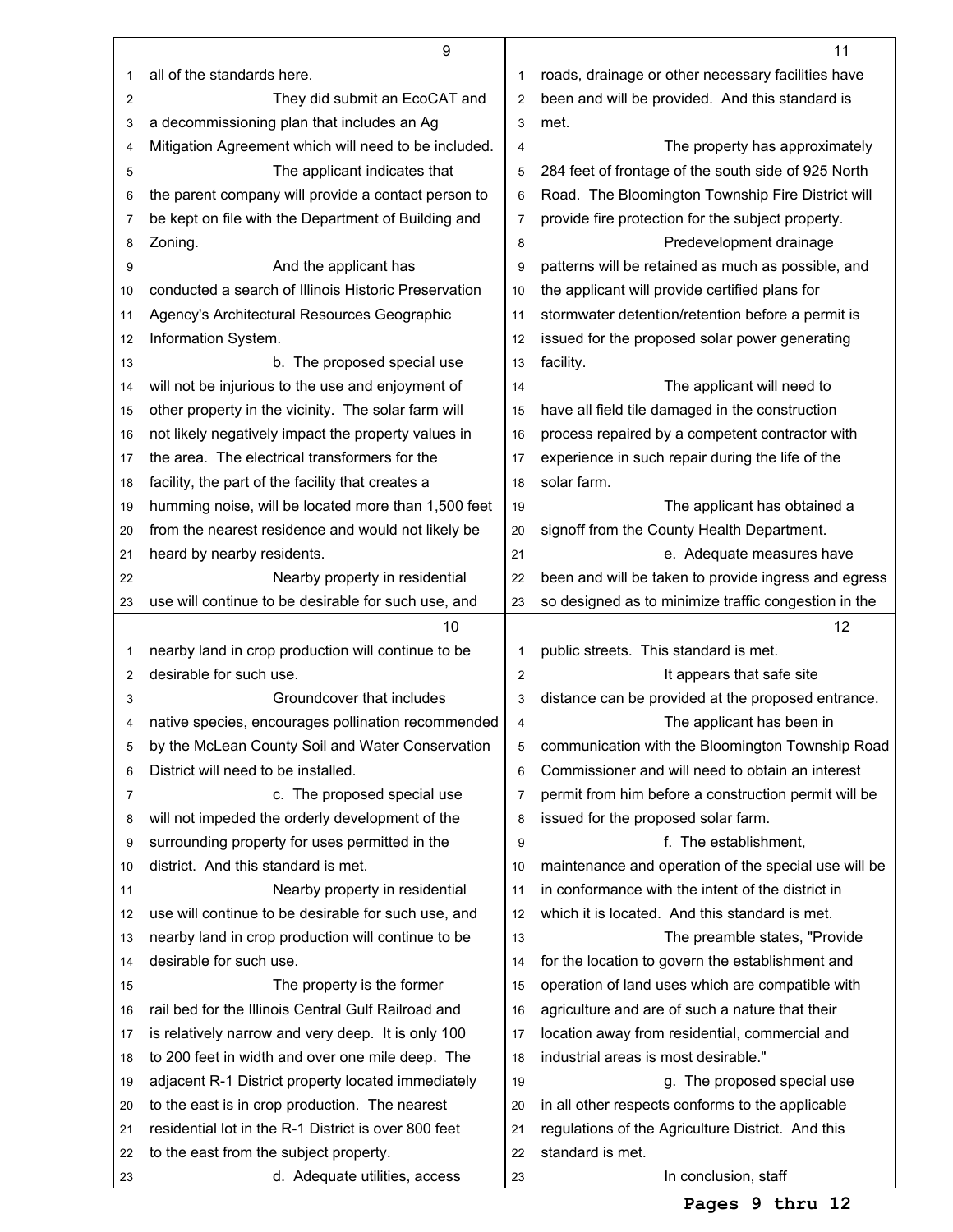|    | 13                                                   |                | 15                                                   |
|----|------------------------------------------------------|----------------|------------------------------------------------------|
| 1  | recommends that this application meets all the       | 1              | And infrastructure above five                        |
| 2  | standards set forth in Article VIII of the Zoning    | 2              | feet below surface will need to be removed when      |
| 3  | Ordinance provided compliance with the following     | 3              | decommissioning takes place.                         |
| 4  | stipulations:                                        | 4              | 9) The company must provide                          |
| 5  | 1) An entrance permit shall                          | 5              | an Agricultural Impact Mitigation Agreement signed   |
| 6  | be obtained from the Bloomington Township Road       | 6              | by the company and the Illinois Department of        |
| 7  | Commissioner before a construction permit is issued. | 7              | Agriculture prior to the issuance of a permit to     |
| 8  | 2) The applicant shall                               | 8              | construct from the County and must certify that it   |
| 9  | provide certified plans for stormwater               | 9              | will comply with all of the terms of the agreement.  |
| 10 | detention/retention before a construction permit is  | 10             | Nothing in the Agriculture                           |
| 11 | issued.                                              | 11             | Impact Mitigation Agreement will preclude the county |
| 12 | 3) The applicant shall                               | 12             | from establishing any standards that exceed those    |
| 13 | complete consultation with the Illinois Historic     | 13             | contained in the agreement.                          |
| 14 | Preservation Agency before a construction permit is  | 14             | 10) Development shall follow                         |
| 15 | issued.                                              | 15             | the plans and documents submitted with the           |
| 16 | 4) The applicant shall have                          | 16             | application and with zoning regulations including    |
| 17 | all field tile damaged in the construction process   | 17             | Article VI, Section 350-43.00 (3) (Use Standards for |
| 18 | repaired by a competent contractor with experience   | 18             | a solar power generating facility).                  |
| 19 | in such repair during the life of the solar farm.    | 19             | And that concludes my report.                        |
| 20 | 5) The solar panels shall be                         | 20             | ACTING CHAIR TURNER: Okay. Thank                     |
| 21 | installed with an anti-reflective coating.           | 21             | you, Phil.                                           |
| 22 | 6) Groundcover that                                  | 22             | You're all still sworn in                            |
| 23 | encourages pollination that is recommended by the    | 23             | obviously.                                           |
|    | 14                                                   |                | 16                                                   |
|    |                                                      |                |                                                      |
| 1  | McLean County Soil and Water District needs to be    | 1              | MR. LENZ: Yes. Thank you.                            |
| 2  | installed.                                           | $\overline{2}$ | MR. RICKARD: Yes.                                    |
| 3  | 7) A contact person for the                          | 3              | Okay. We have another very                           |
| 4  | applicant will need to be kept on file with the      | 4              | brief presentation.                                  |
| 5  | Department of Building and Zoning for                | 5              |                                                      |
| 6  | issues/complaints upon completion of the facility.   | 6              | NARRATIVE TESTIMONY                                  |
| 7  | 8) As a condition of                                 | $\overline{7}$ | BY LUKE RICKARD:                                     |
| 8  | receiving a permit from the County, the company must | 8              | If we can go to the next slide                       |
| 9  | pay the cost of hiring an Illinois registered        | 9              | please and the next one and the next one.            |
| 10 | professional engineer to provide a certified         | 10             | So summary overview of this                          |
| 11 | estimate of decommissioning costs. The company       | 11             | one, you know, during the variance hearing last      |
| 12 | shall provide decommissioning security financing for | 12             | month before this board, there were some concerns    |
| 13 | the estimated cost of decommissioning in the amount  | 13             | raised around visibility and impact on local         |
| 14 | determined by the engineer or \$50,000, whichever is | 14             | wildlife. We've tried to address those in the plan.  |
| 15 | greater.                                             | 15             | Again, it's a nominal 2-1/2                          |
| 16 | Security financing must be in                        | 16             | megawatt DC facility, 2 megawatts even AC which      |
| 17 | the form of an irrevocable letter of credit or cash  | 17             | would be the interconnection award, more polysilicon |
| 18 | escrow unless the County Board, in its sole          | 18             | solar modules with anti-reflective coating, single   |
| 19 | discretion, agrees to accept the performance bond.   | 19             | access tracking technology.                          |
| 20 | The decommissioning cost                             | 20             | And also noting, as staff has                        |
| 21 | estimate will be reviewed and revised when needed,   | 21             | also noted, we're planning to locate this on a       |
| 22 | but estimate review must occur at least every ten    | 22             | former railway easement, and these properties have   |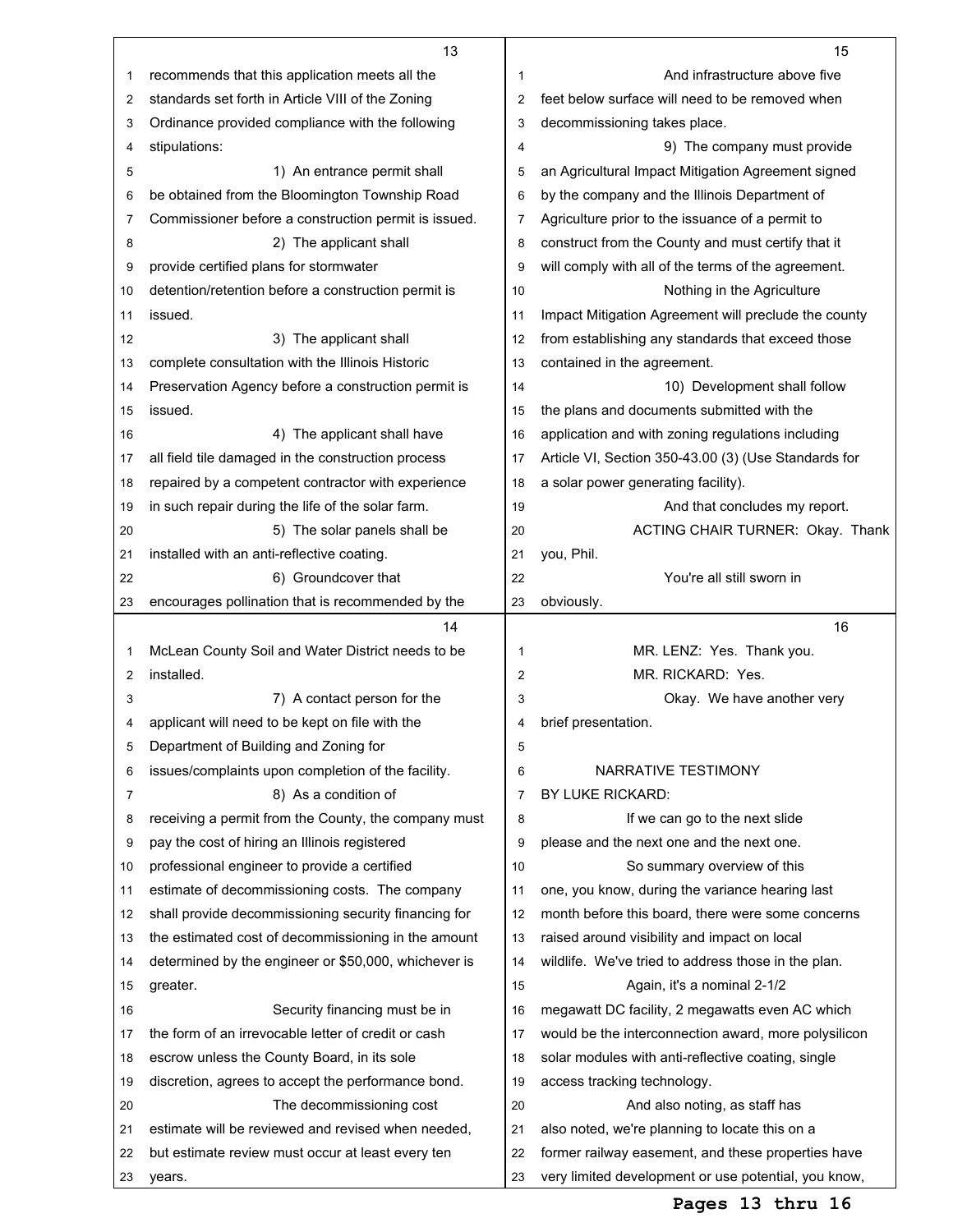|          | 17                                                                                                       |                | 19                                                                                   |
|----------|----------------------------------------------------------------------------------------------------------|----------------|--------------------------------------------------------------------------------------|
| 1        | outside of this application.                                                                             | 1              | NARRATIVE TESTIMONY                                                                  |
| 2        | To address some of the                                                                                   | $\overline{2}$ | BY MR. CAPODICE:                                                                     |
| 3        | concerns which were raised by abutters at the                                                            | 3              | Good evening, board members.                                                         |
| 4        | variance hearing, we're calling for existing                                                             | 4              | Thank you for allowing the setback variance at your                                  |
| 5        | vegetation on site to be partially preserved. We                                                         | 5              | last hearing on this property so we can be here                                      |
| 6        | are going to need to clear some of the vegetation                                                        | 6              | tonight to talk about why this is an excellent                                       |
| 7        | within the setback, within the 30-foot setback that                                                      | 7              | location for a solar farm.                                                           |
| 8        | was approved by variance last month.                                                                     | 8              | A) This will not be using                                                            |
| 9        | On the northern boundary where                                                                           | 9              | prime farm ground, which has been a concern of a few                                 |
| 10       | we have a 50-foot setback, we're planning to leave                                                       | 10             | County Board members. It has been a railroad                                         |
| 11       | all of that vegetation in that setback where it is.                                                      | 11             | right-of-way since the 1850s. It is an unusual                                       |
|          | It's on the north side. We don't need to cut it                                                          |                |                                                                                      |
| 12       |                                                                                                          | 12             | piece since most of it is 275 feet wide instead of a                                 |
| 13       | down for any reason so it can stay there, but                                                            | 13             | typical 100-foot wide right-of-way.                                                  |
| 14       | obviously, after the setback, we would be looking to                                                     | 14             | The necessary power lines for                                                        |
| 15       | clear the fence line within the facility.                                                                | 15             | this project are on the property. There is an                                        |
| 16       | And then the eastern boundary,                                                                           | 16             | existing vegetation barrier on the north and east                                    |
| 17       | we were granted a 30-foot setback from the eastern                                                       | 17             | boundaries. It can be utilized and supplemented as                                   |
| 18       | boundary.                                                                                                | 18             | needed. Neighbors should not be able to see much.                                    |
| 19       | We did a preliminary shading                                                                             | 19             | There's no noise, there's no smell.                                                  |
| 20       | analysis and determined that we would have to remove                                                     | 20             | There should be no property                                                          |
| 21       | up to 20 feet of those trees within that setback.                                                        | 21             | value impact on adjoining properties per two                                         |
| 22       | So the plan is to leave the easternmost ten feet of                                                      | 22             | detailed studies, and testimonies submitted tonight,                                 |
| 23       | vegetation in place and to manage the height of that                                                     | 23             | by two highly accredited Illinois appraisers given                                   |
|          |                                                                                                          |                |                                                                                      |
|          | 18                                                                                                       |                | 20                                                                                   |
| 1        | vegetation to between 12 and 15 feet, you know, as a                                                     | 1              | this spring in the McHenry County, Illinois Zoning                                   |
| 2        | sort of ongoing maintenance, part of the ongoing                                                         | 2              | Board of Appeals on a solar project up there.                                        |
| 3        | maintenance plan.                                                                                        | 3              | That's in your packets. Pretty interesting reading.                                  |
| 4        | This height has been selected                                                                            | 4              | Last but not least, more                                                             |
| 5        | to sort of minimize the potential for shading of the                                                     | 5              | property tax revenue from a multi-million dollar                                     |
| 6        | array. Obviously, shading is bad for solar                                                               | 6              | solar farm, income without any additional expense,                                   |
| 7        | production so, you know, at 12 feet, we're sort of                                                       | 7              | no more kids in the schools, you won't have to run                                   |
| 8        | roughly double the height that we expect the solar                                                       | 8              | water and sewer or put streets to it.                                                |
| 9        | panels to be above grade.                                                                                | 9              | Having just paid the property                                                        |
| 10       | At 15 feet, that would be when                                                                           | 10             | taxes today, I'm sure we can all agree that any help                                 |
| 11       | we would start to see some shading, you know, sort                                                       | 11             | in keeping our own property taxes from going any                                     |
| 12       | of bleeding over into the sort of key production                                                         | 12             | higher is a good thing.                                                              |
| 13       | hours, anything taller than 15 feet.                                                                     | 13             | Thank you for allowing me to                                                         |
| 14       | If there's any gaps in the                                                                               | 14             | speak.                                                                               |
| 15       | retained vegetation, we can fill them through the                                                        | 15             | ACTING CHAIR TURNER: Thank you.                                                      |
| 16       |                                                                                                          | 16             |                                                                                      |
| 17       | addition of evergreen trees on an as needed basis to<br>ensure that the screening remains intact, but we | 17             | Anyone else?<br>Okay. Does the board have any                                        |
| 18       |                                                                                                          | 18             |                                                                                      |
|          | hope that ten feet of vegetation would be                                                                | 19             | questions for the applicant?                                                         |
| 19       | sufficient.                                                                                              |                |                                                                                      |
| 20       | And that concludes my                                                                                    | 20             | QUESTIONING OF PANEL                                                                 |
| 21       | presentation on this.                                                                                    | 21             | BY BOARD MEMBERS:                                                                    |
| 22<br>23 | John, did you want to testify<br>here?                                                                   | 22<br>23       | MR. ZIMMERMAN: You're going to<br>have the tilt systems again, so we go to the east? |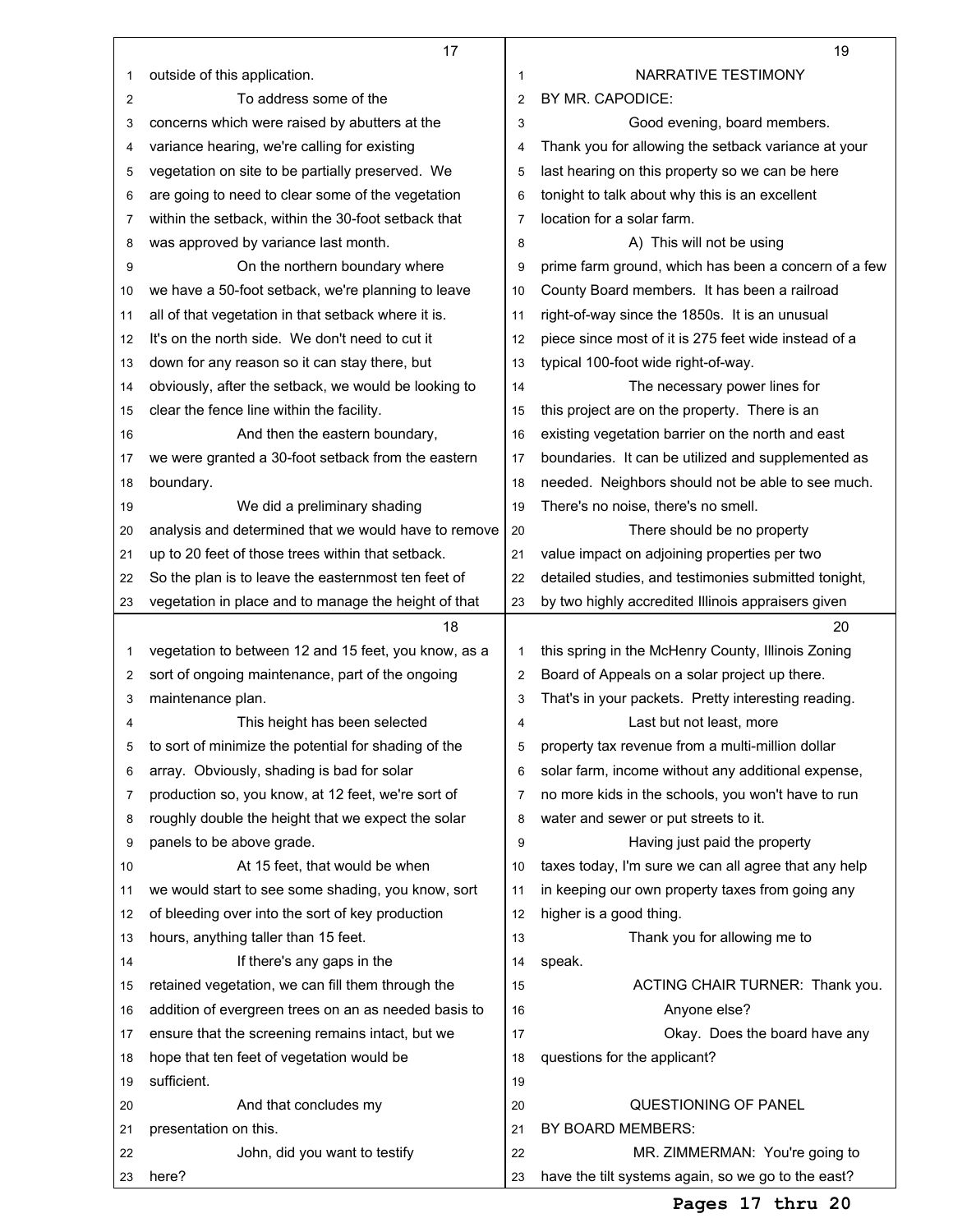|    | 21                                                   |                | 23                                                   |
|----|------------------------------------------------------|----------------|------------------------------------------------------|
| 1  | MR. RICKARD: Yes, that's correct,                    | 1              | MR. ZIMMERMAN: And then you own a                    |
| 2  | single access tracking, so everything is stored on   | 2              | portion of it, is that correct?                      |
| 3  | the north-south access. Then the panels track the    | 3              | MR. CAPODICE: Tonight as we speak,                   |
| 4  | sun across the sky during the day.                   | 4              | I own all the Canadian Northern Railroad property,   |
| 5  | So they face east in the                             | 5              | and the Norfolk and Southern property that I don't   |
| 6  | morning, they lay flat at noon, and they face west   | 6              | own, probably in the next week or so I'm going to    |
| 7  | in the afternoon.                                    | $\overline{7}$ | own that too.                                        |
| 8  | MR. ZIMMERMAN: So it doesn't get                     | 8              | <b>ACTING CHAIR TURNER: Given that</b>               |
| 9  | the initial sunshine because it will have 12 feet of | 9              | it's a mile long, that's probably kind of unusual    |
| 10 | vegetation towards the east, but the panels will be  | 10             | for different solar gardens that you guys have done. |
| 11 | high enough to get some of the sunlight soon after   | 11             | Are there any concerns with                          |
| 12 | that?                                                | 12             | that? That's a long way to take trucks and           |
| 13 | MR. RICKARD: We have minimum of                      | 13             | different things. Is there anything special you      |
| 14 | 12 feet of vegetation and then the 20 feet gap, so,  | 14             | have to do for that?                                 |
| 15 | you know, that 20-foot gap will alleviate a lot of   | 15             | MR. RICKARD: I wouldn't anticipate                   |
| 16 | shade that's thrown from those trees.                | 16             | there being anything special that we would need to   |
| 17 | There may still be some                              | 17             | do. Obviously, you need to stage things a little     |
| 18 | intermittent shading in the morning, but generally,  | 18             | differently while you're building, and, you know,    |
| 19 | we look at the hours of 10 a.m. onwards where we're  | 19             | maybe place some piles of equipment, lay them out a  |
| 20 | modeling sort of real production time.               | 20             | little differently, maybe run the crews along the    |
| 21 | So we modeled 10 a.m. at I                           | 21             | site a little bit differently.                       |
| 22 | think it was December 21st which is normally the     | 22             | I would say the main                                 |
| 23 | shortest day of the year, and we were pretty much    | 23             | difference would be needing to size the DC, the      |
|    | 22                                                   |                | 24                                                   |
| 1  | shade-free just after 10 a.m., so that's why we      | 1              | direct current cabling that comes from the solar     |
| 2  | selected that.                                       | $\overline{2}$ | panels. We really need to size that up because we    |
| 3  | MR. DEAN: I've got a question.                       | 3              | have a longer distance to go, and we would need to   |
| 4  | You may not want to answer this but you possibly     | 4              | counter voltage drop which happens over distance.    |
| 5  | can.                                                 | 5              | So that would be the main                            |
| 6  | How many years have you owned                        | 6              | change, deviation from "standard design."            |
| 7  | this piece of property?                              | 7              | MR. BANGERT: When was the last                       |
| 8  | MR. CAPODICE: Since the mid '80s.                    | 8              | time trains used to run on this track?               |
| 9  | MR. DEAN: Is this the first time                     | 9              | MR. CAPODICE: Okay. Illinois                         |
| 10 |                                                      | 10             | Central Gulf I think ran the last train down their   |
| 11 | it's ever going to generate any income for you?      |                |                                                      |
| 12 | MR. CAPODICE: Exactly.                               | 11             | right-of-way in the mid '80s, okay?                  |
|    | And I might add, technically,                        | 12             | And then the other parallel                          |
| 13 | it may not have been in a crop production, but my    | 13             | railroad right-of-way, the Illinois Terminal         |
| 14 | wife looked up the definition of crop, and           | 14             | right-of-way, that last train ran in 1953, and it    |
| 15 | harvesting the sun can be considered a crop.         | 15             | was an electrified system, and we're going to        |
| 16 | So there you go. It's going                          | 16             | utilize that right-of-way for access into this       |
| 17 | to finally produce a crop.                           | 17             | thing.                                               |
| 18 | MR. ZIMMERMAN: Now, off to the                       | 18             | I personally feel a little!                          |
| 19 | west, you own part of this, but then the Norfolk and | 19             | feel good about this because I am a member of the    |
| 20 | Western Railroad owns the rest, the stripe down the  | 20             | Illinois Terminal Railroad Society, and that         |
| 21 | side, so this is owned in large part by the Canadian | 21             | right-of-way has rapidly disappeared over the years. |
| 22 | National Railway?                                    | 22             | If you've ever been down                             |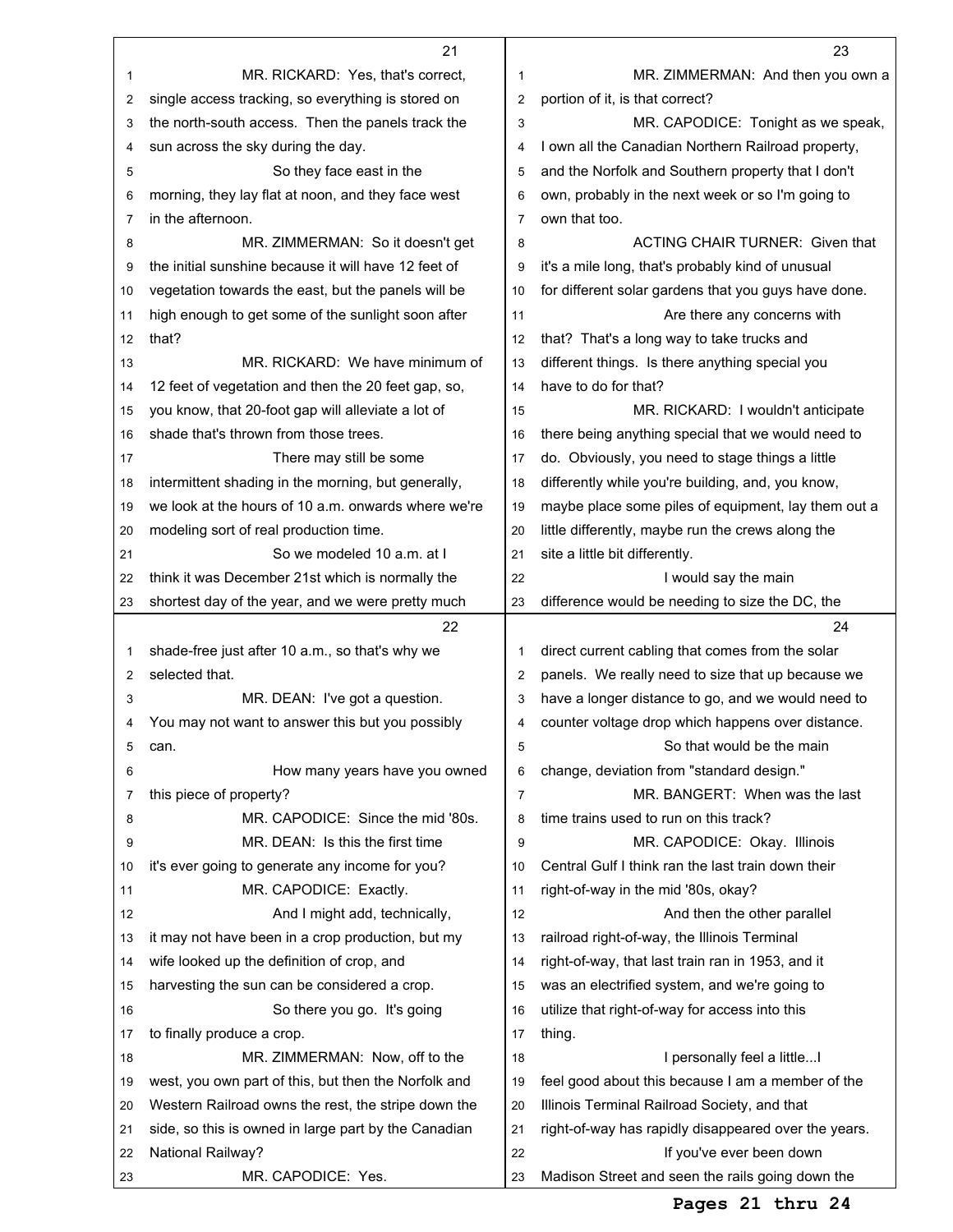|    | 25                                                   |    | 27                                                  |
|----|------------------------------------------------------|----|-----------------------------------------------------|
| 1  | middle of Madison Street south of the railroad       |    | property, my west boundary, 12 feet of the existing |
| 2  | tracks, that's the Illinois Terminal right-of-way.   | 2  | vegetation.                                         |
| 3  | It went all the way to Decatur.                      | 3  | А.<br>Ten.                                          |
| 4  | I feel good about that that                          | 4  | Q.<br>Ten feet of the existing vegetation           |
| 5  | right-of-way is going to stay intact and be there.   | 5  | and then the solar farm.                            |
| 6  | Even some of the original culverts are still in      | 6  | And then clear for 20 feet and then<br>А.           |
| 7  | place. That's how good the railroad builds stuff.    | 7  | the solar panels.                                   |
| 8  | MR. BANGERT: Thank you.                              | 8  | Q.<br>Clear for 20 feet?                            |
| 9  | <b>ACTING CHAIR TURNER: Does staff</b>               | 9  | А.<br>Because of the 30-foot setback.               |
| 10 | have any questions for the applicant?                | 10 | Q.<br>And then you'll have to put in --             |
| 11 | MR. DICK: No.                                        | 11 | then the clear area will be replanted into the      |
| 12 | <b>ACTING CHAIR TURNER: Does anyone</b>              | 12 | typical vegetation that you replanted into, grasses |
| 13 | from the audience have any questions for the         | 13 | and things like that?                               |
| 14 | applicant?                                           | 14 | Yeah, low growth grasses, pollinator<br>А.          |
| 15 | Come on up.                                          | 15 | mix, that sort of thing.                            |
| 16 | And since this is for                                | 16 | Q.<br>Will you survey your eastern                  |
| 17 | questions, I won't swear you in at this point, but   | 17 | boundary?                                           |
| 18 | you still need to state your name and address.       | 18 | А.<br>Yes.                                          |
| 19 | MR. BITNER: Van, first name Van,                     | 19 | Q.<br>What are we going to do when we find          |
| 20 | V-a-n. Last name Bitner, B-i-t-n-e-r, 30279 E CR     | 20 | out a bunch of those trees are on me, on my         |
| 21 | 900N, Mason City, Illinois 62664.                    | 21 | property?                                           |
| 22 | ACTING CHAIR TURNER: Okay. Go                        | 22 | А.<br>We would have to have a conversation          |
| 23 | ahead and ask your questions.                        | 23 | about that.                                         |
|    |                                                      |    |                                                     |
|    | 26                                                   |    | 28                                                  |
| 1  | QUESTIONING OF LUKE RICKARD                          | 1  | Q.<br>I have been told lots of times that           |
| 2  | BY MR. BITNER:                                       | 2  | you folks are going to enhance my drainage. Is that |
| 3  | Q.<br>Are you folks objection going to               | 3  | correct?                                            |
| 4  | remove the railroad bed?                             | 4  | In what way?<br>А.                                  |
| 5  | I would anticipate we would.<br>А.                   | 5  | Q.<br>That it's better than what it is now.         |
| 6  | Q.<br>Okay. So the screen between you and            | 6  | Α.<br>Well, I'm not sure how your property          |
| 7  | my R-1 zoned property is going to be 12 feet of the  | 7  | drains right now, but generally speaking, all of    |
| 8  | existing brush that's there, and you're going to top | 8  | this land drains from the, I would say the majority |
| 9  | those trees off at 15 feet, 12 to 15 feet?           | 9  | of it appears to drain from the southeast to the    |
| 10 | Yes. So we're calling for ten feet,<br>А.            | 10 | northwest.                                          |
| 11 | leaving ten feet of vegetation in place from the     | 11 | So seeing as how your property                      |
| 12 | property line moving west and limiting the height of | 12 | is either on a level with ours or slightly uphill   |
| 13 | those trees to between 12 and 15 feet.               | 13 | from ours, I'm not sure what effect I would have on |
| 14 | Q.<br>So it will be locked off on top 12 to          | 14 | your drainage.                                      |
| 15 | 15 feet?                                             | 15 | MR. CAPODICE: Let me jump in there                  |
| 16 | Yes.<br>А.                                           | 16 | because I am familiar with this.                    |
| 17 | Q.<br>How come we don't get the fancy                | 17 | I told Van that yes, when we                        |
| 18 | pretty screening that the previous project gets?     | 18 | remove that railroad right-of-way, the Illinois     |
| 19 | А.<br>It would be ineffective being that we          | 19 | Central right-of-way, I anticipate we're going to   |
| 20 | would be leaving ten feet of existing vegetation in  | 20 | improve the drainage because that thing is like a   |
| 21 | place.                                               | 21 | big dam or a dike running, you know, the entire     |
| 22 | Q.<br>So our screen is going to be --                | 22 | length of his property.                             |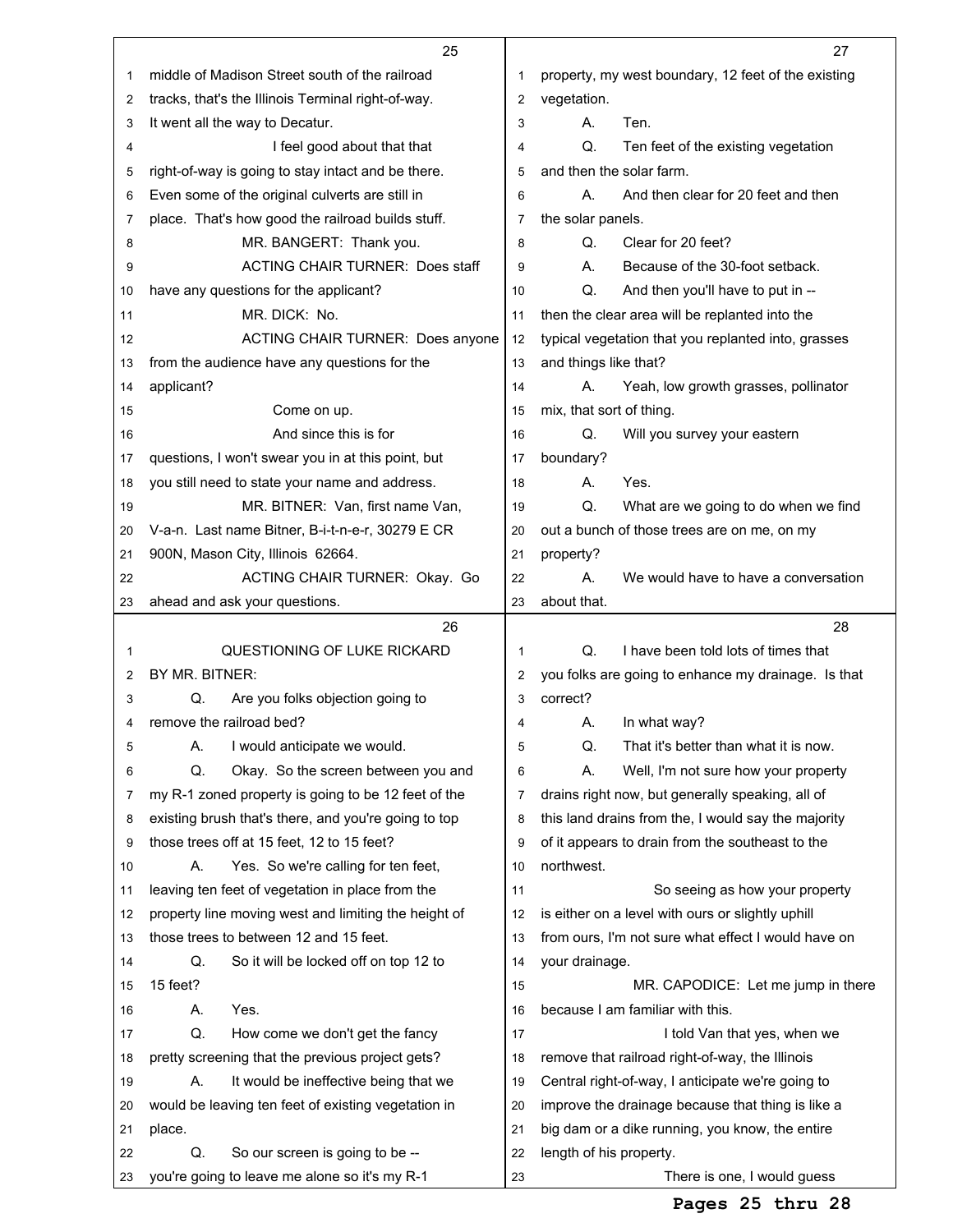|    | 29                                                                                                     |    | 31                                                   |
|----|--------------------------------------------------------------------------------------------------------|----|------------------------------------------------------|
| 1  | you would call it a major waterway. Going under the                                                    | 1  | to be able to know the relationship along there      |
| 2  | Illinois Central right-of-way, there's a 36-inch                                                       | 2  | because we would have to have more detailed          |
| 3  | concrete culvert, and then under the Illinois                                                          | 3  | topography, which we would do after any type of      |
| 4  | Terminal I believe is the same thing, same size.                                                       | 4  | application approval, to know that there wouldn't be |
| 5  | We would remove the culvert                                                                            | 5  | any low depressions that actually exist on your      |
| 6  | under the Illinois Central Gulf and make that --                                                       | 6  | property at your property line.                      |
| 7  | it's just going to be a big waterway, and I told Van                                                   | 7  | So if that's the case, that                          |
| 8  | when we get in there and start working on the thing,                                                   | 8  | wouldn't be necessarily upgradeable on this piece.   |
| 9  | we're going to keep that thing as low as possible                                                      | 9  | MR. BITNER: I guess I still am                       |
| 10 | for him.                                                                                               | 10 | thinking about that fancy screening you had on the   |
| 11 | In other words, the property                                                                           | 11 | project before. I thought that looked pretty nice.   |
| 12 | to the west of this project, that's your benchmark.                                                    | 12 | How come I can't have that?                          |
| 13 | However low that is sitting, we'll go back to the                                                      | 13 | MR. RICKARD: You don't like the                      |
| 14 | east and keep it as low as we can.                                                                     | 14 | trees as they are?                                   |
| 15 | So when it gets over to                                                                                | 15 | MR. BITNER: Well, I like them as                     |
| 16 | touching Van's property, you know, if he can improve                                                   | 16 | they are. I don't know if I'd like them when         |
| 17 | and make a new waterway through his property and                                                       | 17 | they're lopped off at 15 feet, 12 to 15 feet.        |
|    |                                                                                                        | 18 | MR. RICKARD: I think planting a --                   |
| 18 | help his drainage situation, I think, you know, you<br>would agree you've got a drainage issue on your | 19 | is it really a mile?                                 |
| 19 |                                                                                                        | 20 | <b>ACTING CHAIR TURNER: Yes.</b>                     |
| 20 | thing. It ponds a lot.                                                                                 |    |                                                      |
| 21 | So if we can do something to                                                                           | 21 | MR. RICKARD: So planting that much                   |
| 22 | help him in the construction of this project, I'm                                                      | 22 | brand new vegetation along the eastern boundary      |
| 23 | willing to do it.                                                                                      | 23 | might not be cost-effective for us which is why we   |
|    |                                                                                                        |    |                                                      |
|    | 30                                                                                                     |    | 32                                                   |
| 1  | You know, it isn't going to                                                                            | 1  | made the commitment to leave existing vegetation in  |
| 2  | hurt our project one way or the other, right? I                                                        | 2  | place as well as concerns that removing all the      |
| 3  | hope I'm not saying something that's wrong here.                                                       | 3  | existing vegetation on there would, you know, take   |
| 4  | MR. RICKARD: Clay, could you speak                                                                     | 4  | away a valuable wildlife corridor.                   |
| 5  | to -- I know you sort of maintain a sheet flow from                                                    | 5  | MR. BITNER: So is there any                          |
| 6  | the neighboring property to across our property and                                                    | 6  | concern that that might be detrimental to me?        |
| 7  | to the properties on the west.                                                                         | 7  | MR. RICKARD: Well, what concerns                     |
| 8  | MR. SCHULER: Yeah. In looking at                                                                       | 8  | would you have?                                      |
| 9  | the grade here, you have roughly I would say ten                                                       | 9  | MR. BITNER: Well, the previous                       |
| 10 | feet of fall from the beginning of your property to                                                    | 10 | plan had what I think sounds like a really nice      |
| 11 | the property to the west as you go across.                                                             | 11 | looking screening. I would like a nice looking       |
| 12 | So that would be plenty of                                                                             | 12 | screening.                                           |
| 13 | slope to remove any type of railroad bed and create                                                    | 13 | <b>ACTING CHAIR TURNER: I think he's</b>             |
| 14 | a sheet drainage situation pretty much across this                                                     | 14 | answered that. We'll move on from that.              |
| 15 | whole frontage where it's not affecting any type of                                                    | 15 | MR. BITNER: Okay. You bet.                           |
| 16 | solar production, and it wouldn't, as John                                                             | 16 | That's it.                                           |
| 17 | mentioned, it wouldn't dam up anywhere along that                                                      | 17 | ACTING CHAIR TURNER: Great. Thank                    |
| 18 | east property line.                                                                                    | 18 | you.                                                 |
| 19 | MR. BITNER: Is that a writable                                                                         | 19 | Any other questions from the                         |
| 20 | clause? Is that something you guys would write down                                                    | 20 | audience?                                            |
| 21 | for me?                                                                                                | 21 | MS. METZGER: Katherine Metzger,                      |
| 22 | MR. SCHULER: I mean, without a                                                                         | 22 | 20645 North, 825 East Road Carlock.                  |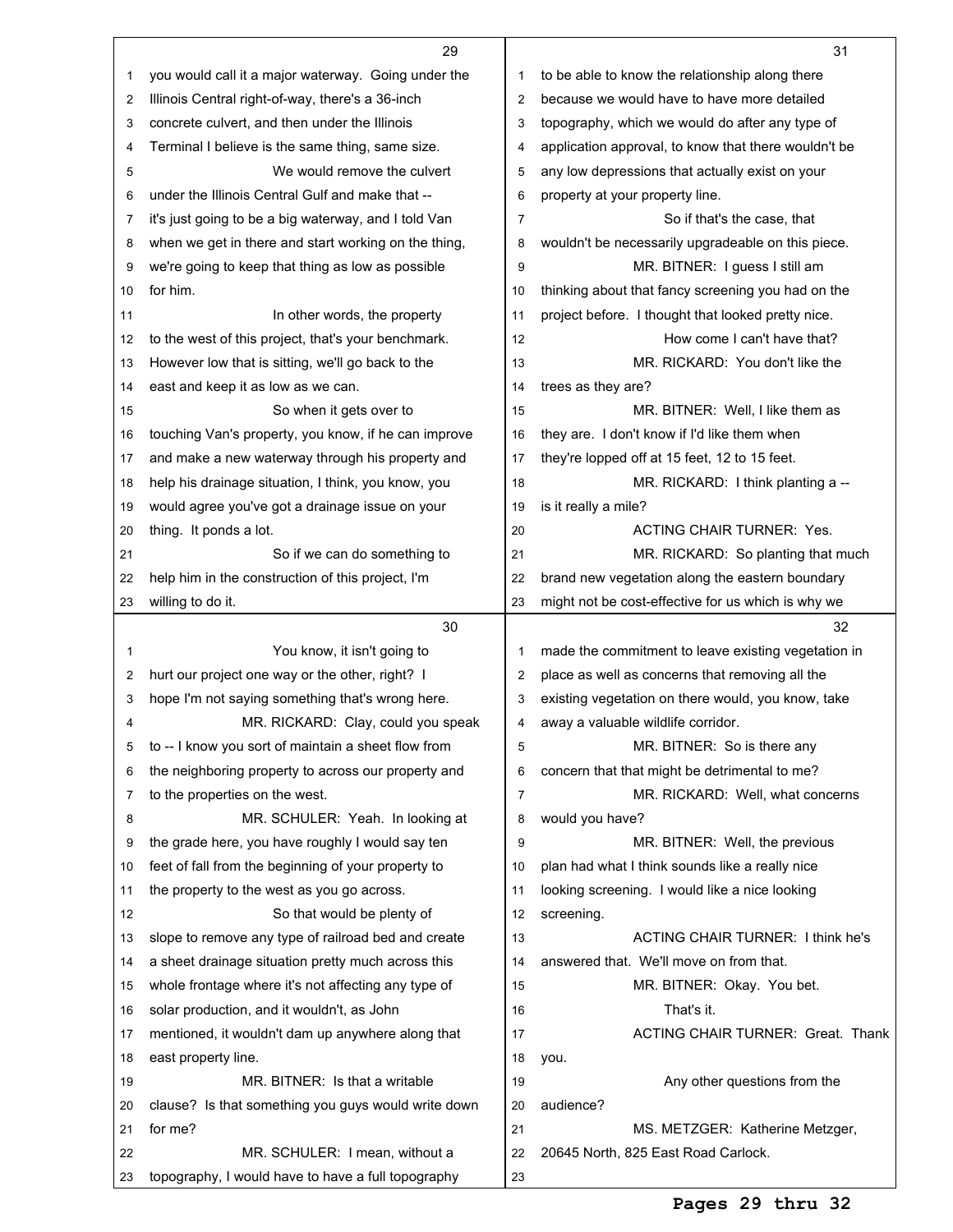|    | 33                                                   |    | 35                                                                                               |
|----|------------------------------------------------------|----|--------------------------------------------------------------------------------------------------|
| 1  | QUESTIONING OF JOHN CAPODICE                         | 1  | sorry. Does the applicant have any questions?                                                    |
| 2  | BY MS. METZGER:                                      | 2  | MR. RICKARD: No.                                                                                 |
| 3  | Q.<br>I'm just curious as to how this                | 3  | ACTING CHAIR TURNER: Okay. All                                                                   |
| 4  | project is going to impact the proposed recreational | 4  | right.                                                                                           |
| 5  | trail from Bloomington to Mansfield?                 | 5  | Is there anyone else who would                                                                   |
| 6  | This is a different railroad. The<br>А.              | 6  | like to testify in this case?                                                                    |
| 7  | one that you're referring to goes right through our  | 7  | All right. Would the                                                                             |
| 8  | farm, and it goes out through Downs, LeRoy, that     | 8  | applicant like to provide a closing?                                                             |
| 9  | way.                                                 | 9  | MR. RICKARD: I think we're all                                                                   |
| 10 | This one is going more straight                      | 10 | set, just to note that we did really good on time                                                |
| 11 | south of Heyworth, used to.                          | 11 | this time, so I appreciate everybody hearing us out                                              |
| 12 | ACTING CHAIR TURNER: Any other                       | 12 | again and look forward to doing business here in                                                 |
| 13 | questions from the audience?                         | 13 | McLean County.                                                                                   |
| 14 | Is there anyone from the                             | 14 | ACTING CHAIR TURNER: It's a good                                                                 |
| 15 | audience who would like to provide testimony in this | 15 | thing I have thick skin.                                                                         |
| 16 | case?                                                | 16 | Van, would you like to make a                                                                    |
| 17 | Okay. I'll go ahead and swear                        | 17 | closing at all?                                                                                  |
| 18 | you in if that's okay.                               | 18 | MR. BITNER: No.                                                                                  |
| 19 | MR. BITNER: Yes.                                     | 19 | ACTING CHAIR TURNER: Okay. Thank                                                                 |
| 20 | (Whereupon Van Bitner was sworn                      | 20 | you.                                                                                             |
| 21 | by Acting Chair Turner.)                             | 21 | All right. Are there any                                                                         |
| 22 | ACTING CHAIR TURNER: Okay. State                     | 22 | points we'd like to discuss before we go through the                                             |
| 23 | your name again.                                     | 23 | standards?                                                                                       |
|    |                                                      |    |                                                                                                  |
|    | 34                                                   |    |                                                                                                  |
|    |                                                      |    | 36                                                                                               |
| 1  | MR. BITNER: First name Van, V-a-n;                   | 1  | The one point that was brought                                                                   |
| 2  | last name Bitner, B-i-t-n-e-r.                       | 2  | up that I think we need to discuss was the                                                       |
| 3  | Address?                                             | 3  | vegetation in between.                                                                           |
| 4  | <b>ACTING CHAIR TURNER: I think we</b>               | 4  | Do you feel that it's enough,                                                                    |
| 5  | have that.                                           | 5  | good enough?                                                                                     |
| 6  |                                                      | 6  | MR. DEAN: The problem I'm having                                                                 |
| 7  | NARRATIVE TESTIMONY                                  | 7  | here is I don't really see where Van is being                                                    |
| 8  | BY VAN BITNER:                                       | 8  | damaged. You know, he's not being hurt. I think,                                                 |
| 9  | Van Bitner, partner in the R-1                       | 9  | you know, we've got people that are not that far,                                                |
| 10 | zoned property immediately to the east.              | 10 | you know, on Hendrix Road, and they're not, you                                                  |
| 11 | We invested in McLean County because it's a good     | 11 | know, there was some concessions made, but if that                                               |
| 12 | county to invest in. We invested in McLean County    | 12 | R-1 project is developed fully, it will touch this                                               |
| 13 | because it was an R-1 property. We invested in       | 13 | property, but there will be back yards to this                                                   |
| 14 | McLean County because of the protections that R-1    | 14 | property as well. You know, there will be, I don't                                               |
| 15 | properties have.                                     | 15 | really see where there's an impact on that property.                                             |
| 16 | And that's it.                                       | 16 | MS. TAYLOR: And I also think that                                                                |
| 17 | ACTING CHAIR TURNER: Okay. Thank                     | 17 | when you can leave things in place and work with                                                 |
| 18 | you.                                                 | 18 | them rather than pulling them out, replanting, all                                               |
| 19 | Does anyone have any questions                       | 19 | of that, that environmentally, that's preferred.                                                 |
| 20 | of Van?                                              | 20 | MR. ZIMMERMAN: I was really glad                                                                 |
| 21 | Does staff have any questions?                       | 21 | to see that they were going to keep the vegetation                                               |
| 22 | MR. DICK: No.<br>ACTING CHAIR TURNER: Okay. I'm      | 22 | along there to at least 12-foot height because it is<br>a wildlife corridor going through there. |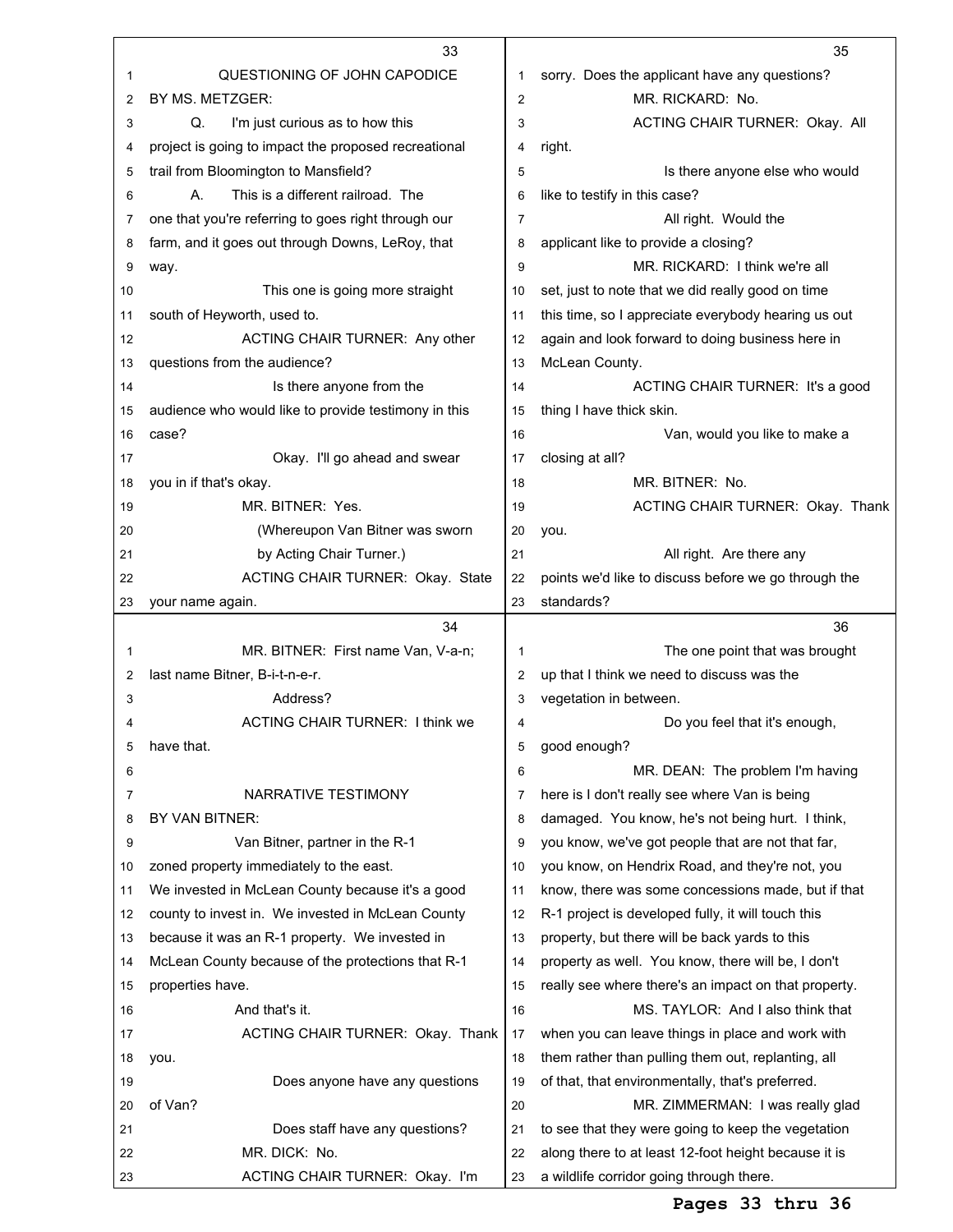|    | 37                                                   |                                                     | 39                                                   |
|----|------------------------------------------------------|-----------------------------------------------------|------------------------------------------------------|
| 1  | The other thing is that as far                       | will not impede the orderly development of the<br>1 |                                                      |
| 2  | as the drainage, the map that we have along here     | 2                                                   | surrounding property for uses permitted in the       |
| 3  | does have topo lines, and there's about a 15-foot    | 3                                                   | district.                                            |
| 4  | total drop from the absolute peak which isn't really | 4                                                   | I don't think it's going to                          |
| 5  | on the line down from 795, well, actually, probably  | 5                                                   | impede anything.                                     |
| 6  | 790 down to 780, so it's only about a 10, max        | 6                                                   | d) Adequate utilities, access                        |
| 7  | 15-foot drop on the side where Van's property is and | 7                                                   | roads, drainage and other necessary facilities have  |
| 8  | about the same on the other, so it's really level    | 8                                                   | been or will be provided.                            |
| 9  | over the course of a mile.                           | 9                                                   | e) Adequate measures have                            |
| 10 | So a 10-foot drop or even a                          | 10                                                  | been taken to provide ingress and egress so designed |
| 11 | 15-foot drop over the course of half a mile may not  | 11                                                  | as to minimize traffic congestion.                   |
| 12 | cause a lot of pondering so we do have some topo     | 12                                                  | f) The establishment,                                |
| 13 | information on there.                                | 13                                                  | maintenance and operation of the special use will be |
| 14 | ACTING CHAIR TURNER: But again,                      | 14                                                  | in conformance with the intent of the district.      |
|    |                                                      | 15                                                  | g) The proposed special use                          |
| 15 | clearing out that rail area is not going to hurt     |                                                     |                                                      |
| 16 | drainage. It will actually help drainage.            | 16                                                  | in all other respects conforms to the applicable     |
| 17 | MR. ZIMMERMAN: Yeah, I don't know                    | 17                                                  | regulations of the ag district.                      |
| 18 | about that.                                          | 18                                                  | All right. Are there any                             |
| 19 | ACTING CHAIR TURNER: Okay. Any                       | 19                                                  | additional stipulations anyone wants to put than     |
| 20 | other concerns?                                      | 20                                                  | what have been read?                                 |
| 21 | MR. DEAN: I think what you're                        | 21                                                  | MR. KURITZ: Removing five foot                       |
| 22 | thinking about right there what you just said, it    | 22                                                  | added to No. 8.                                      |
| 23 | has a potential to improve the drainage on Van's     | 23                                                  | <b>ACTING CHAIR TURNER: Okay.</b>                    |
|    |                                                      |                                                     |                                                      |
|    | 38                                                   |                                                     | 40                                                   |
| 1  | property.                                            | 1                                                   | Anything else?                                       |
| 2  | <b>ACTING CHAIR TURNER: Providing</b>                | $\overline{c}$                                      | MR. KURITZ: I move we recommend                      |
| 3  | there's not any low areas on his side of things      | 3                                                   | approval of SU-18-21 with all applicable additions.  |
| 4  | that's preventing it fromokay.                       | 4                                                   | MR. BANGERT: Second.                                 |
| 5  | All right. Shall we walk                             | 5                                                   | <b>ACTING CHAIR TURNER: Roll call</b>                |
| 6  | through the standards?                               | 6                                                   | vote.                                                |
| 7  | Okay. Standard a) Special                            | 7                                                   | MR. DICK: Bangert?                                   |
| 8  | use will not be detrimental to or endanger the       | 8                                                   | MR. BANGERT: Yes.                                    |
| 9  | health, safety, morals, comfort or welfare of the    | 9                                                   | MR. DICK: Kuritz?                                    |
| 10 | public. We're good?                                  | 10                                                  | MR. KURITZ: Yes.                                     |
| 11 | b) It won't be injurious to                          | 11                                                  | MR. DICK: Dean?                                      |
| 12 | the use and enjoyment of other property.             | 12                                                  | MR. DEAN: Yes.                                       |
| 13 | MR. ZIMMERMAN: Well, I think we                      | 13                                                  | MR. DICK: Turner?                                    |
| 14 | had the variance last month that covered most of     | 14                                                  | ACTING CHAIR TURNER: Yes.                            |
| 15 | those issues. I'm really happy we commented on       | 15                                                  | MR. DICK: Zimmerman?                                 |
| 16 | having additional screening setback in there, at     | 16                                                  | MR. ZIMMERMAN: Yes.                                  |
| 17 | least at that existing vegetation.                   | 17                                                  | MR. DICK: Carlton?                                   |
| 18 | ACTING CHAIR TURNER: In addition,                    | 18                                                  | MS. CARLTON: Yes.                                    |
| 19 | I'm glad that they left the vegetation on the north  | 19                                                  | MR. DICK: Taylor?                                    |
| 20 | end also right across from that house. I think       | 20                                                  | MS. TAYLOR: Yes.                                     |
| 21 | that's important and good. He was great to come in   | 21                                                  | MR. DICK: It goes on the consent                     |
| 22 | and talk with us.                                    | 22                                                  | agenda from two weeks from this morning, and you can |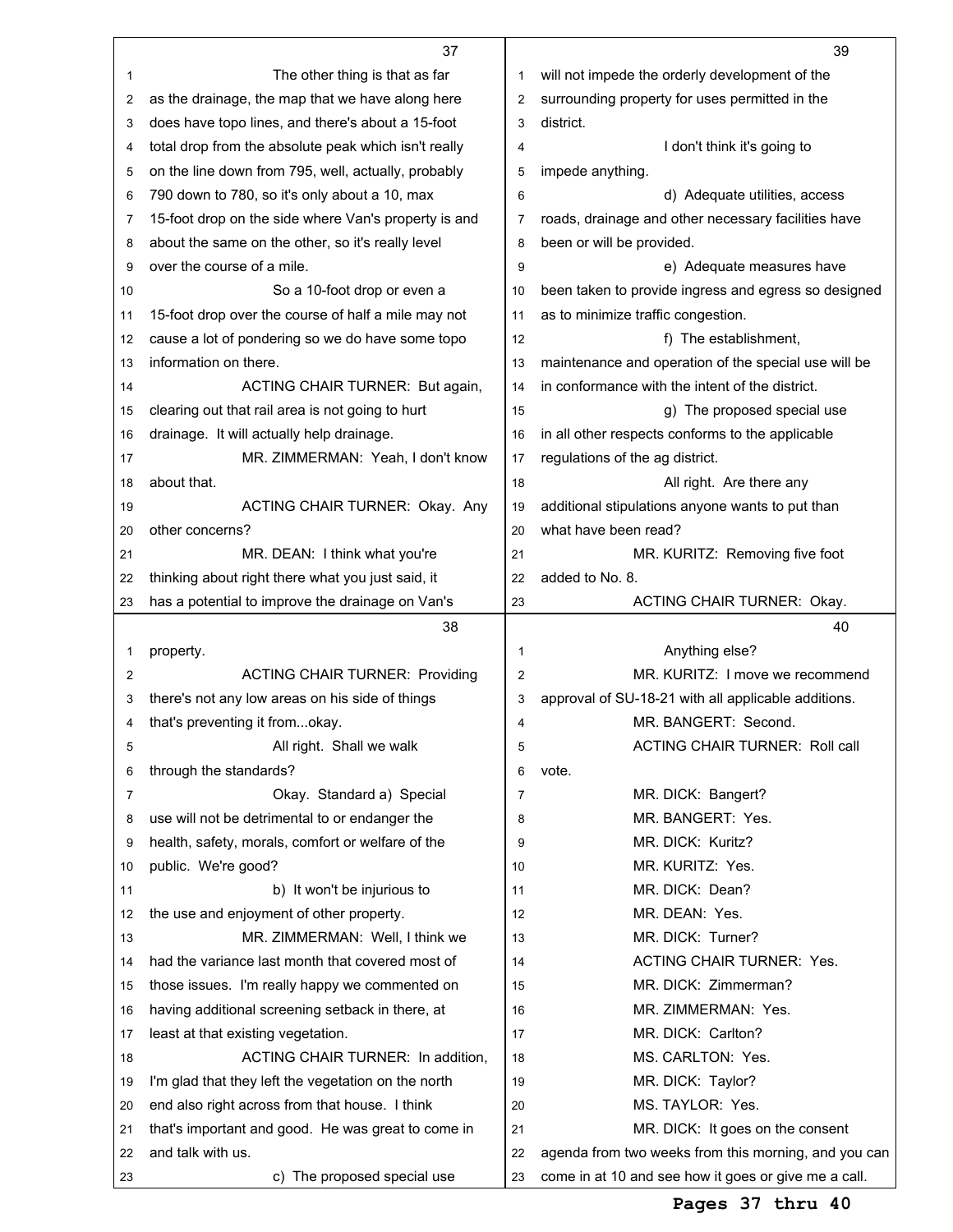We'll send you a letter letting you know what happens in any case after that date. ACTING CHAIR TURNER: The county board can pull it off the consent agenda to discuss it, but you're not allowed to have any more testimony. MR. RICKARD: Understood. 9 ACTING CHAIR TURNER: Again. Thank you for working with both projects. MR. LENZ: Thanks to members of the board as well. Thank you very much for your time and attention. Good night. ACTING CHAIR TURNER: We'll officially adjourn. (Whereupon the foregoing proceedings adjourned at 9:40 p.m.) STATE OF ILLINOIS ) )SS. COUNTY OF SANGAMON) CERTIFICATE I, Laurel A. Patkes, Certified Shorthand Reporter in and for said County and State, do hereby certify that I reported in shorthand the foregoing proceedings and that the foregoing is a true and correct transcript of my shorthand notes so taken as aforesaid. 11 I further certify that I am in no way associated with or related to any of the parties or attorneys involved herein, nor am I financially interested in this action. Dated September 9, 2018. *Laurel A. Patkes* Certified Shorthand Reporter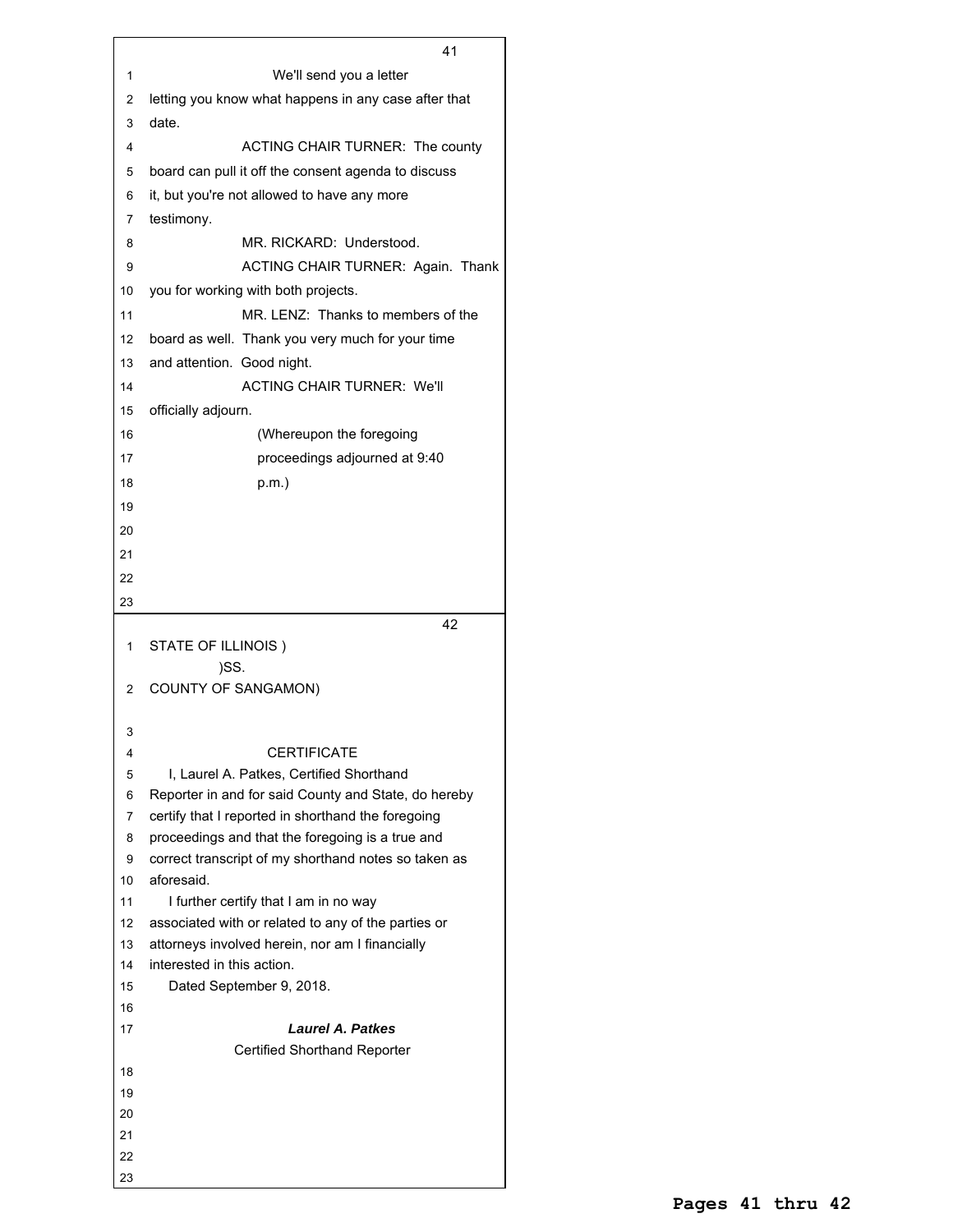| \$                                            | 17:17, 27:9                  | <b>ACTING</b> $[27] - 15:20$ ,                         | 20:13                           | 30:13                                         |
|-----------------------------------------------|------------------------------|--------------------------------------------------------|---------------------------------|-----------------------------------------------|
|                                               | 300 [1] - $8:7$              | 20:15, 23:8, 25:9,                                     | <b>alone</b> $[1] - 26:23$      | <b>beginning</b> $[1] - 30:10$                |
|                                               | 30279 [1] - 25:20            | 25:12, 25:22, 31:20,                                   | amount [1] - 14:13              | <b>below</b> $[1] - 15:2$                     |
| \$50,000 [1] - 14:14                          | 350-43.00 [1] - 15:17        | 32:13, 32:17, 33:12,                                   | <b>analysis</b> $[3] - 5:22$ ,  | benchmark [1] -                               |
|                                               | 36-inch [1] - 29:2           | 33:22, 34:4, 34:17,                                    | 8:11, 17:20                     | 29:12                                         |
| $\blacksquare$                                |                              | 34:23, 35:3, 35:14,                                    | answered [1] - 32:14            | <b>bet</b> $[1]$ - 32:15                      |
|                                               |                              | 35:19, 37:14, 37:19,                                   | anti $[2] - 13:21$ ,            | <b>better</b> [1] - 28:5                      |
|                                               | 4                            | 38:2, 38:18, 39:23,                                    |                                 |                                               |
| $'80s$ [2] - 22:8, 24:11                      |                              |                                                        | 16:18                           | <b>between</b> $[5] - 8:8$ ,                  |
|                                               | $4$ [1] - 13:16              | 40:5, 40:14, 41:4,                                     | anti-reflective [2] -           | 18:1, 26:6, 26:13,                            |
| 1                                             |                              | 41:9, 41:14                                            | 13:21, 16:18                    | 36:3                                          |
|                                               |                              | Acting [1] - 33:21                                     | anticipate [3] -                | big $[2] - 28:21$ , 29:7                      |
|                                               | 5                            | add $[1] - 22:12$                                      | 23:15, 26:5, 28:19              | bit [1] - 23:21                               |
| 1 [1] - 13:5                                  |                              | added [1] - 39:22                                      | <b>Appeals</b> [1] - 20:2       | <b>BITNER</b> [13] - 25:19,                   |
| $1,500$ [1] - 9:19                            | $5$ [1] - 13:20              | <b>addition</b> $[2] - 18:16$ ,                        | applicable [3] -                | 25:20, 26:2, 30:19,                           |
| $10$ [6] - $15:14$ , $21:19$ ,                | 50-foot [1] - 17:10          | 38:18                                                  | 12:20, 39:16, 40:3              | 31:9, 31:15, 32:5,                            |
| 21:21, 22:1, 37:6,                            |                              | additional $[3] - 20:6$ ,                              | applicant [19] - 5:4,           | 32:9, 32:15, 33:19,                           |
| 40:23                                         |                              | 38:16, 39:19                                           | 7:8, 8:17, 8:20, 9:5,           | 34:1, 34:8, 35:18                             |
| 10-foot [1] - 37:10                           | 6                            | additions $[1] - 40:3$                                 | 9:9, 11:10, 11:14,              | <b>Bitner</b> $[4] - 25:20$ ,                 |
| 100 [1] - 10:17                               |                              | address [4] - 16:14,                                   | 11:19, 12:4, 13:8,              | 33:20, 34:2, 34:9                             |
|                                               | 6 $[1] - 13:22$              | 17:2, 25:18, 34:3                                      | 13:12, 13:16, 14:4,             | <b>bleeding</b> $[1] - 18:12$                 |
| 100-foot [1] - 19:13<br>12 [10] - 18:1, 18:7, | 62664 [1] - $25:21$          | Adequate [2] - 39:6,                                   | 20:18, 25:10, 25:14,            | Bloomington [5] -                             |
|                                               |                              | 39:9                                                   | 35:1, 35:8                      |                                               |
| 21:9, 21:14, 26:7,                            |                              |                                                        |                                 | 5:10, 11:6, 12:5, 13:6,                       |
| 26:9, 26:13, 26:14,                           | $\overline{7}$               | adequate [2] - 10:23,                                  | application $[7] - 5:7$ ,       | 33:5                                          |
| 27:1, 31:17                                   |                              | 11:21                                                  | 5:12, 6:3, 13:1, 15:16,         | <b>blow</b> $[2] - 6:13, 7:15$                |
| 12-foot [1] - 36:22                           | $7$ [1] - 14:3               | <b>adjacent</b> $[3] - 5:17$ ,                         | 17:1, 31:4                      | <b>blow-up</b> $[2] - 6:13$ ,                 |
| 134 [1] - 8:6                                 | 780 [1] - $37:6$             | 6:11, 10:19                                            | appraisers [1] -                | 7:15                                          |
| $15$ [9] - 18:1, 18:10,                       | 790 [1] - 37:6               | adjoining [1] - 19:21                                  | 19:23                           | <b>BOARD</b> [1] - 20:21                      |
| 18:13, 26:9, 26:13,                           |                              | adjourn [1] - 41:15                                    | appreciate [1] -                | <b>bond</b> $[1] - 14:19$                     |
| 26:15, 31:17                                  | 795 [1] - $37:5$             | adjourned [1] -                                        | 35:11                           | boundaries [1] -                              |
| <b>15-foot</b> $[3] - 37:3$ ,                 |                              | 41:17                                                  | <b>approval</b> $[2] - 31:4$ ,  | 19:17                                         |
| 37:7, 37:11                                   | 8                            | aerial $[1] - 5:18$                                    | 40:3                            | <b>boundary</b> $[6] - 17:9$ ,                |
| 18 $[1] - 5:1$                                |                              | affecting [1] - 30:15                                  | <b>approved</b> $[1] - 17:8$    | 17:16, 17:18, 27:1,                           |
| 1850 s [1] - 19:11                            | 8 [2] - 14:7, 39:22          | afternoon [1] - 21:7                                   | Architectural [1] -             | 27:17, 31:22                                  |
| 1953 [1] - 24:14                              | 800 [1] - 10:21              | $ag$ [1] - 39:17                                       | 9:11                            | <b>brand</b> $[1] - 31:22$                    |
|                                               |                              | Ag $[2] - 7:23, 9:3$                                   | area $[3] - 9:17$ ,             | <b>brief</b> $[1] - 16:4$                     |
| $\boldsymbol{2}$                              | 825 [1] - $32:22$            | Agency [1] - 13:14                                     | 27:11, 37:15                    | <b>brought</b> $[1] - 36:1$                   |
|                                               |                              | Agency 's [1] - 9:11                                   | areas $[2] - 12:18$ ,           | <b>brush</b> $[1] - 26:8$                     |
|                                               | 9                            | agenda [2] - 40:22,                                    | 38:3                            |                                               |
| <b>2</b> [2] - 13:8, 16:16                    |                              | 41:5                                                   | array [1] - 18:6                | <b>Building</b> [2] - 9:7,<br>14:5            |
| $2 - 1/2$ [1] - 16:15                         | $9$ [1] - 15:4               |                                                        | <b>Article</b> $[2] - 13:2$     |                                               |
| 2-megawatt $[1]$ -                            | 900N [1] - 25:21             | agree [2] - 20:10,                                     |                                 | <b>building</b> $[1] - 23:18$                 |
| 8:18                                          |                              | 29:19                                                  | 15:17                           | <b>builds</b> $[1] - 25:7$                    |
| <b>20</b> [4] - $17:21$ , $21:14$ ,           | 925 [1] - 11:5               | <b>Agreement</b> $[3] - 9:4$ ,                         | assessment $[4]$ -              | <b>bunch</b> [1] - 27:20                      |
| 27:6, 27:8                                    | 93.9 [1] - 8:5               | 15:5, 15:11                                            | 5:20, 5:23, 8:4, 8:6            | <b>business</b> [1] - 35:12                   |
| 20-foot [1] - 21:15                           | 9:40 [1] - 41:17             | <b>agreement</b> $[2] - 15:9$ ,                        | <b>attention</b> $[1] - 41:13$  | BY [6] - 16:7, 19:2,                          |
|                                               |                              | 15:13                                                  | <b>audience</b> [4] - 25:13,    | 20:21, 26:2, 33:2,                            |
| <b>200</b> [2] $- 8:6, 10:18$                 | A                            | agrees [1] - 14:19                                     | 32:20, 33:13, 33:15             | 34:8                                          |
| <b>2018</b> [1] - 5:1                         |                              | agricultural [1] -                                     | August [1] - 5:1                |                                               |
| <b>20645</b> [1] - 32:22                      |                              | 8:10                                                   | award [1] - 16:17               | C                                             |
| <b>21 st</b> $[1]$ - 21:22                    | $a.m$ [3] - 21:19,           | Agricultural [1] -                                     |                                 |                                               |
| 220 [1] - $8:8$                               | 21:21, 22:1                  | 15:5                                                   | B                               |                                               |
| <b>227.9</b> [1] - 8:7                        | able [2] - 19:18, 31:1       | agriculture [1] -                                      |                                 | cabling [1] - 24:1                            |
| 229 [1] - 8:9                                 | <b>absolute</b> $[1] - 37:4$ | 12:16                                                  |                                 | <b>Canadian</b> $[2] - 22:21$ ,               |
| $275$ [1] - 19:12                             | <b>abutters</b> $[1] - 17:3$ | Agriculture [5] -                                      | <b>B-i-t-n-e-r</b> [1] - $34:2$ | 23:4                                          |
| 284 [1] - 11:5                                | AC $[1] - 16:16$             | 5:16, 7:18, 12:21,                                     | <b>bad</b> [1] - 18:6           | CAPODICE [8] -                                |
|                                               | $accept [1] - 14:19$         | 15:7, 15:10                                            | <b>Bangert</b> [1] - 40:7       | 19:2, 22:8, 22:11,                            |
| 3                                             | access [6] - 10:23,          | ahead $[2] - 25:23$ ,                                  | <b>BANGERT</b> [4] - 24:7,      | 22:23, 23:3, 24:9,                            |
|                                               | 16:19, 21:2, 21:3,           | 33:17                                                  | 25:8, 40:4, 40:8                | 28:15, 33:1                                   |
|                                               | 24:16, 39:6                  |                                                        | <b>barrier</b> $[1] - 19:16$    | Carlock [1] - 32:22                           |
| $3$ [2] - 13:12, 15:17                        |                              |                                                        |                                 |                                               |
|                                               | $accredicted$ [1] -          | <b>alleviate</b> $[1] - 21:15$                         | <b>basis</b> $[1] - 18:16$      |                                               |
| <b>30-foot</b> $[3] - 17:7$ ,                 | 19:23                        | allowed $[1] - 41:6$<br><b>allowing</b> $[2] - 19:4$ , | bed [3] - 10:16, 26:4,          | Carlton [1] - 40:17<br><b>CARLTON</b> $[1]$ - |

1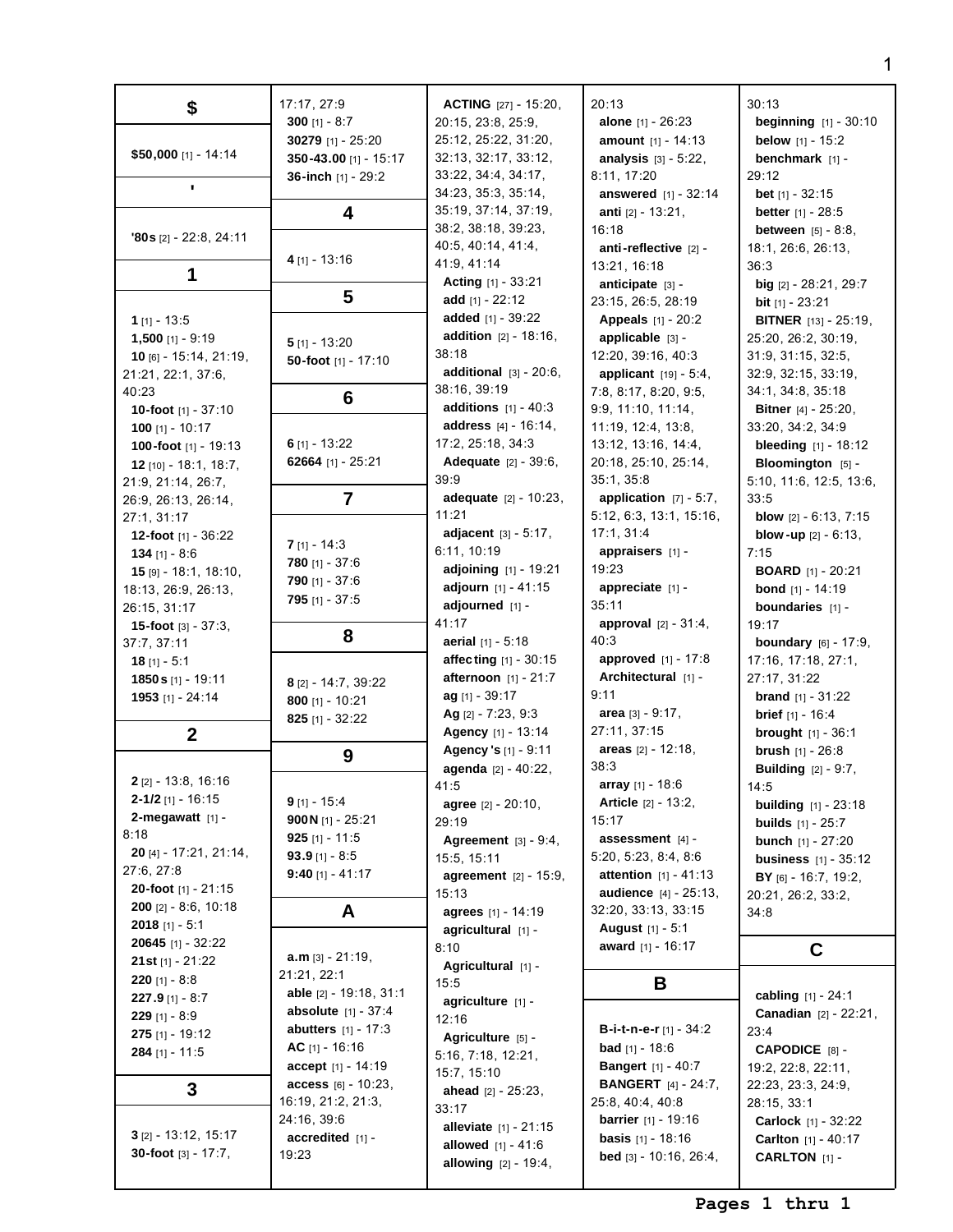| 40:18                            | concern [2] - 19:9,            | 34:12, 34:14, 35:13             | 8:14, 32:6, 38:8                | east $[14] - 6:16, 6:19,$      |
|----------------------------------|--------------------------------|---------------------------------|---------------------------------|--------------------------------|
| case $[4] - 31:7$ ,              | 32:6                           | <b>course</b> $[2] - 37:9$ ,    | developed $[1]$ -               | 6:21, 7:19, 8:1, 10:20,        |
| 33:16, 35:6, 41:2                | concerns [6] - 16:12,          | 37:11                           | 36:12                           | 10:22, 19:16, 20:23,           |
| cash $[1] - 14:17$               | 17:3, 23:11, 32:2,             | covered $[1] - 38:14$           | development [3] -               | 21:5, 21:10, 29:14,            |
| cells [1] - 8:22                 | 32:7, 37:20                    | <b>CR</b> $[1] - 25:20$         | 10:8, 16:23, 39:1               | 30:18, 34:10                   |
| Central [5] - 10:16,             | concessions [1] -              | create $[1] - 30:13$            | Development [1] -               | <b>East</b> $[1] - 32:22$      |
| 24:10, 28:19, 29:2,              | 36:11                          | creates $[1] - 9:18$            | 15:14                           | eastern $[4] - 17:16$ ,        |
| 29:6                             | concludes $[2]$ -              | credit $[1] - 14:17$            | <b>deviation</b> $[1] - 24:6$   | 17:17, 27:16, 31:22            |
| <b>certified</b> $[3] - 11:10$ , | 15:19, 18:20                   | crews [1] - 23:20               | <b>DICK</b> $[10] - 25:11$ ,    | easternmost [1] -              |
|                                  |                                |                                 | 34:22, 40:7, 40:9,              | 17:22                          |
| 13:9, 14:10                      | conclusion $[1]$ -             | crop $[9] - 8:1, 8:2,$          |                                 |                                |
| <b>certify</b> $[1] - 15:8$      | 12:23                          | 10:1, 10:13, 10:20,             | 40:11, 40:13, 40:15,            | <b>ECOCAT</b> $[1] - 9:2$      |
| <b>CHAIR</b> [27] - 15:20,       | <b>concrete</b> $[1] - 29:3$   | 22:13, 22:14, 22:15,            | 40:17, 40:19, 40:21             | effect $[1] - 28:13$           |
| 20:15, 23:8, 25:9,               | <b>condition</b> $[1] - 14:7$  | 22:17                           | difference $[1] - 23:23$        | effective [1] - 31:23          |
| 25:12, 25:22, 31:20,             | conducted [1] - 9:10           | culvert $[2] - 29:3$ ,          | different $[3] - 23:10$ ,       | egress $[2] - 11:22$ ,         |
| 32:13, 32:17, 33:12,             | conformance $[2]$ -            | 29:5                            | 23:13, 33:6                     | 39:10                          |
| 33:22, 34:4, 34:17,              | 12:11, 39:14                   | culverts [1] - 25:6             | $differently$ [3] -             | either $[1] - 28:12$           |
| 34:23, 35:3, 35:14,              | conforms [2] -                 | curious [1] - 33:3              | 23:18, 23:20, 23:21             | electrical $[1] - 9:17$        |
| 35:19, 37:14, 37:19,             | 12:20, 39:16                   | current [1] - 24:1              | dike $[1] - 28:21$              | electrified [1] - 24:15        |
| 38:2, 38:18, 39:23,              | congestion $[2]$ -             | cut [1] - 17:12                 | direct [1] - 24:1               | encourages [2] -               |
| 40:5, 40:14, 41:4,               | 11:23, 39:11                   |                                 | disappeared $[1]$ -             | 10:4, 13:23                    |
| 41:9, 41:14                      | connecting $[1] - 7:8$         | D                               | 24:21                           | end $[1] - 38:20$              |
| <b>Chair</b> [1] - 33:21         | consent $[2] - 40:21$ ,        |                                 | discretion $[1] - 14:19$        | endanger $[2] - 8:14$ ,        |
| change $[1] - 24:6$              | 41:5                           |                                 | discuss $[3] - 35:22$ ,         | 38:8                           |
| City $[1]$ - 25:21               | Conservation [2] -             | dam $[2] - 28:21$ ,             | 36:2, 41:5                      | engineer $[2] - 14:10$ ,       |
| clause $[1] - 30:20$             | 5:21, 10:5                     | 30:17                           | <b>distance</b> $[3] - 12:3$ ,  | 14:14                          |
| <b>Clay</b> $[1] - 30:4$         | considered [1] -               | damaged $[3] - 11:15$ ,         | 24:3, 24:4                      | <b>enhance</b> $[1] - 28:2$    |
| clear [5] - 17:6,                | 22:15                          | 13:17, 36:8                     | <b>distribute</b> $[1] - 5:11$  | enjoyment $[2] - 9:14$ ,       |
| 17:15, 27:6, 27:8,               | construct $[1] - 15:8$         | <b>date</b> $[1] - 41:3$        | distributed $[1] - 5:8$         | 38:12                          |
| 27:11                            | construction [7] -             | DC $[2] - 16:16, 23:23$         | <b>district</b> $[6] - 7:20$ ,  |                                |
| <b>clearing</b> $[1] - 37:15$    | 11:15, 12:7, 13:7,             | <b>Dean</b> $[1] - 40:11$       |                                 | ensure [1] - 18:17             |
| closing $[2] - 35:8$ ,           |                                | <b>DEAN</b> $[5] - 22:3$        | 10:10, 12:11, 39:3,             | entire $[1] - 28:21$           |
| 35:17                            | 13:10, 13:14, 13:17,           | 22:9, 36:6, 37:21,              | 39:14, 39:17                    | entrance [2] - 12:3,           |
|                                  | 29:22                          | 40:12                           | <b>District</b> $[13] - 5:17$ , | 13:5                           |
| coating $[2] - 13:21$ ,          | consultation $[2]$ -           | <b>Decatur</b> $[1] - 25:3$     | 5:21, 6:11, 6:21, 7:18,         | environmentally [1]            |
| 16:18                            | 5:8, 13:13                     | December [1] -                  | 7:23, 10:6, 10:19,              | $-36:19$                       |
| <b>comfort</b> $[2] - 8:15$ ,    | <b>contact</b> $[2] - 9:6$ ,   | 21:22                           | 10:21, 11:6, 12:21,             | equipment $[1]$ -              |
| 38:9                             | 14:3                           | decommissioning                 | 14:1                            | 23:19                          |
| commented $[1]$ -                | contain $[1] - 8:21$           |                                 | documents [1] -                 | escrow [1] - 14:18             |
| 38:15                            | <b>contained</b> $[1] - 15:13$ | $[6] - 9:3, 14:11, 14:12,$      | 15:15                           | <b>establish</b> $[1] - 8:18$  |
| commercial [1] -                 | <b>continue</b> $[4] - 9:23$ , | 14:13, 14:20, 15:3              | dollar $[1] - 20:5$             | establishing [1] -             |
| 12:17                            | 10:1, 10:12, 10:13             | deep $[2] - 10:17$ ,            | double $[1] - 18:8$             | 15:12                          |
| Commissioner [2] -               | contractor $[2]$ -             | 10:18                           | <b>down</b> $[8] - 17:13$ ,     | establishment [3] -            |
| 12:6, 13:7                       | 11:16, 13:18                   | <b>definition</b> $[1] - 22:14$ | 22:20, 24:10, 24:22,            | 12:9, 12:14, 39:12             |
| commitment [1] -                 | conversation [1] -             | Department $[6] - 6:1$ ,        | 24:23, 30:20, 37:5,             | estimate [3] - 14:11,          |
| 32:1                             | 27:22                          | 6:5, 9:7, 11:20, 14:5,          | 37:6                            | 14:21, 14:22                   |
| communication [3] -              | corn $[3] - 6:20, 6:21,$       | 15:6                            | <b>Downs</b> $[1] - 33:8$       | estimated [1] - 14:13          |
| 6:2, 6:4, 12:5                   | 7:1                            | depressions $[1]$ -             | drain $[1] - 28:9$              | evaluation $[3] - 5:19$ ,      |
| <b>company</b> $[5] - 9:6$ ,     | <b>corridor</b> $[2] - 32:4$ , | 31:5                            | drainage $[13] - 11:1$ ,        | 5:23, 8:3                      |
| 14:8, 14:11, 15:4,               | 36:23                          | <b>design</b> $[1] - 24:6$      | 11:8, 28:2, 28:14,              | evening $[1] - 19:3$           |
| 15:6                             | cost $[4] - 14:9$ ,            | <b>designed</b> $[2] - 11:23$ , | 28:20, 29:18, 29:19,            | evergreen [1] - 18:16          |
| compatible $[1]$ -               | 14:13, 14:20, 31:23            | 39:10                           | 30:14, 37:2, 37:16,             |                                |
| 12:15                            | cost-effective [1] -           | <b>desirable</b> $[5] - 9:23$ , | 37:23, 39:7                     | <b>exactly</b> $[1] - 22:11$   |
| competent $[2]$ -                | 31:23                          | 10:2, 10:12, 10:14,             | drains $[2] - 28:7$ ,           | exceed [1] - 15:12             |
| 11:16, 13:18                     |                                | 12:18                           | 28:8                            | <b>excellent</b> $[1] - 19:6$  |
|                                  | costs $[2] - 5:5, 14:11$       | <b>detailed</b> $[2] - 19:22$ , |                                 | exist $[1] - 31:5$             |
| complete [1] - 13:13             | <b>counter</b> $[1] - 24:4$    | 31:2                            | drop [5] - 24:4, 37:4,          | <b>existing</b> $[9] - 17:4$ , |
| <b>completed</b> $[2] - 5:20$ ,  | <b>county</b> $[3] - 15:11$ ,  | detention /retention            | 37:7, 37:10, 37:11              | 19:16, 26:8, 26:20,            |
| 8:4                              | 34:12, 41:4                    | $[2] - 11:11, 13:10$            |                                 | 27:1, 27:4, 32:1, 32:3,        |
| completion $[1] - 14:6$          | <b>County</b> [13] - 5:20,     | determined $[2]$ -              | Е                               | 38:17                          |
| compliance [1] -                 | 10:5, 11:20, 14:1,             |                                 |                                 | expect [1] - 18:8              |
| 13:3                             | 14:8, 14:18, 15:8,             | 14:14, 17:20                    | <b>easement</b> $[1] - 16:22$   | expense [1] - 20:6             |
| comply $[1] - 15:9$              | 19:10, 20:1, 34:11,            | detrimental $[3]$ -             |                                 | experience $[2]$ -             |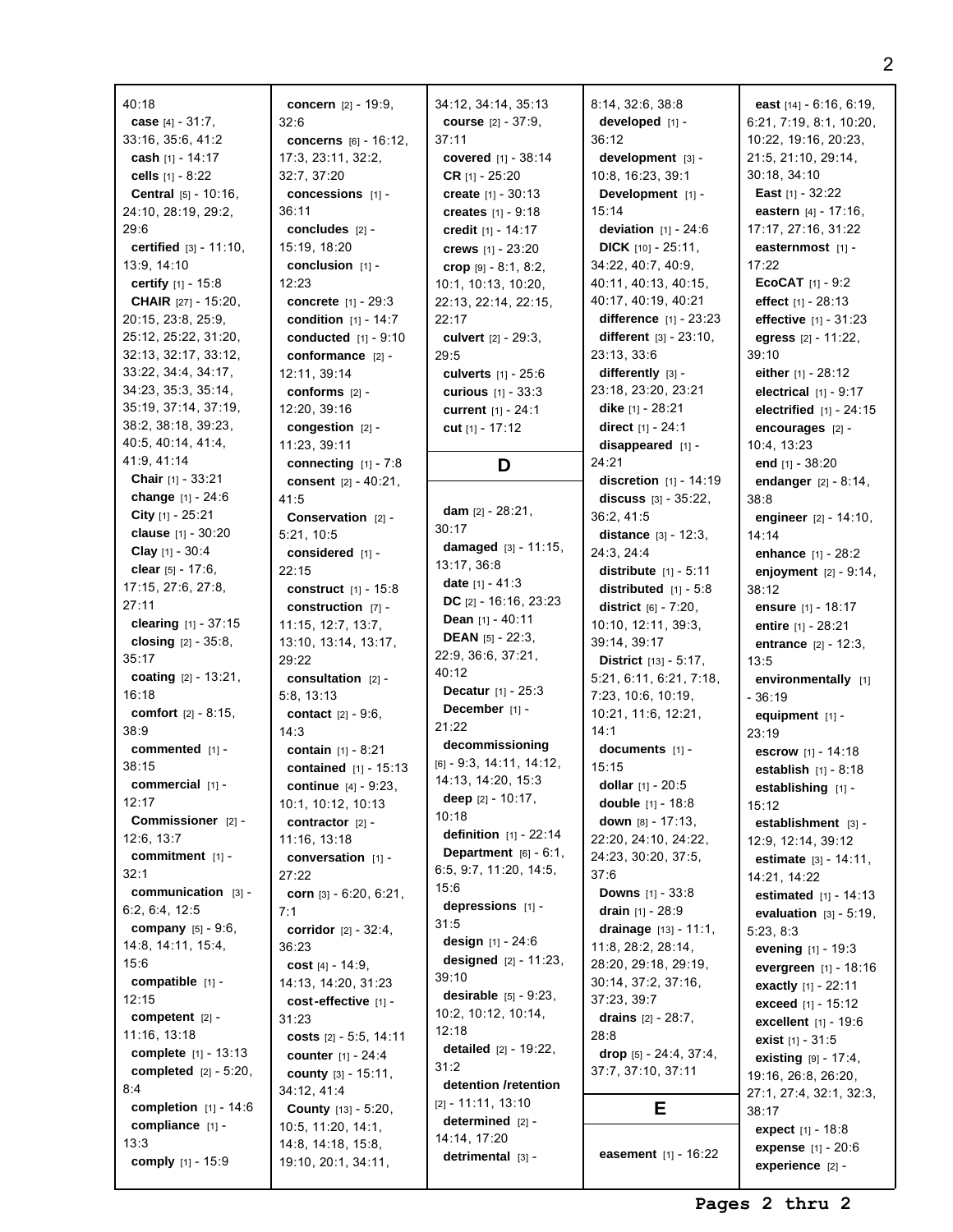| 11:17, 13:18                              | full $[1] - 30:23$             | 29:18, 29:22, 37:16                                           | infrastructure [1] -            | 12:15, 28:8                                         |
|-------------------------------------------|--------------------------------|---------------------------------------------------------------|---------------------------------|-----------------------------------------------------|
| F                                         | fully $[1] - 36:12$            | <b>Hendrix</b> $[1] - 36:10$<br><b>Heyworth</b> $[1] - 33:11$ | 15:1<br>ingress [2] - 11:22,    | large $[1] - 22:21$<br><b>last</b> $[10] - 16:11$ , |
|                                           | G                              | high $[1] - 21:11$                                            | 39:10                           | 17:8, 19:5, 20:4, 24:7,                             |
|                                           |                                | higher $[1] - 20:12$                                          | <b>initial</b> $[1] - 21:9$     | 24:10, 24:14, 25:20,                                |
| face $[2] - 21:5, 21:6$                   |                                | highly $[1]$ - 19:23                                          | <b>injurious</b> $[2] - 9:14$ , | 34:2, 38:14                                         |
| <b>facilities</b> $[2] - 11:1$ ,          | gap [2] - 21:14,               | hiring [1] - 14:9                                             | 38:11                           | <b>law</b> $[1] - 5:2$                              |
| 39:7                                      | 21:15                          | <b>Historic</b> [2] - 9:10,                                   | <b>installed</b> $[3] - 10:6$ , | lay [2] - 21:6, 23:19                               |
| facility $[8] - 8:19$ ,                   | gaps [1] - 18:14               | 13:13                                                         | 13:21, 14:2                     | least $[4] - 14:22$ ,                               |
| 8:21, 9:18, 11:13,                        | gardens [1] - 23:10            | hope [2] - 18:18,                                             | <b>intact</b> $[2] - 18:17$ ,   | 20:4, 36:22, 38:17                                  |
| 14:6, 16:16, 17:15                        | generally [2] - 21:18,         | 30:3                                                          | 25:5                            | leave $[5] - 17:10$ ,                               |
| facility ) [1] - 15:18                    | 28:7                           | hours [2] - 18:13,                                            | <b>intent</b> $[2] - 12:11$ ,   | 17:22, 26:23, 32:1,                                 |
| facing $[4] - 7:1, 7:2,$                  | generate [1] - 22:10           | 21:19                                                         | 39:14                           | 36:17                                               |
| 7:9, 7:14                                 | generating [3] -               | house [1] - 38:20                                             | interconnection [1] -           | <b>leaving</b> $[2] - 26:11$ ,                      |
| fall [1] - 30:10                          | 8:18, 11:12, 15:18             | humming [1] - 9:19                                            | 16:17                           | 26:20                                               |
| family [2] - 7:20,                        | Geographic [1] -               | <b>hundred</b> $[1] - 8:5$                                    | interest [1] - 12:6             | left $[3] - 6:17$ , $38:19$                         |
| 7:22                                      | 9:11                           | hurt [3] - 30:2, 36:8,                                        | interesting $[1] - 20:3$        | length $[1] - 28:22$                                |
| fancy $[2] - 26:17$ ,                     | given $[2] - 19:23$ ,          | 37:15                                                         | intermittent $[1]$ -            | <b>LENZ</b> $[2] - 16:1$                            |
| 31:10                                     | 23:8                           |                                                               | 21:18                           | 41:11                                               |
| farm $[9] - 9:15$ ,                       | <b>glad</b> $[2] - 36:20$ ,    |                                                               | invest [1] - 34:12              | <b>LeRoy</b> $[1] - 33:8$                           |
| 11:18, 12:8, 13:19,                       | 38:19                          |                                                               | invested [3] - 34:11,           | <b>LESA</b> $[1] - 8:8$                             |
| 19:7, 19:9, 20:6, 27:5,                   | govern [1] - 12:14             |                                                               | 34:12, 34:13                    | <b>letter</b> $[2] - 14:17$ ,                       |
| 33:8                                      | grade [2] - 18:9, 30:9         | <b>IDNR</b> $[1] - 5:7$                                       | irrevocable [1] -               | 41:1                                                |
| feet $[31] - 9:19$ ,                      | granted [1] - 17:17            | <b>Illinois</b> $[17] - 6:1$ ,                                | 14:17                           | <b>letting</b> $[1] - 41:2$                         |
| 10:18, 10:21, 11:5,                       | grasses [2] - 27:12,           | 9:10, 10:16, 13:13,                                           | <b>issuance</b> $[1] - 15:7$    | level [2] - 28:12, 37:8                             |
| 15:2, 17:21, 17:22,                       | 27:14                          | 14:9, 15:6, 19:23,                                            | issue [1] - 29:19               | life $[2] - 11:17, 13:19$                           |
| 18:1, 18:7, 18:10,                        | great [2] - 32:17,             | 20:1, 24:9, 24:13,                                            | <b>issued</b> $[5] - 11:12$ ,   | likely [2] - 9:16, 9:20                             |
| 18:13, 18:18, 19:12,                      | 38:21                          | 24:20, 25:2, 25:21,                                           | 12:8, 13:7, 13:11,              | <b>limited</b> $[1] - 16:23$                        |
| 21:9, 21:14, 26:7,<br>26:9, 26:10, 26:11, | greater [1] - 14:15            | 28:18, 29:2, 29:3,                                            | 13:15                           | <b>limiting</b> $[1] - 26:12$                       |
| 26:13, 26:15, 26:20,                      | ground [1] - 19:9              | 29:6                                                          | <b>issues</b> $[1] - 38:15$     | line $[6] - 8:3, 17:15,$                            |
| 27:1, 27:4, 27:6, 27:8,                   | groundcover [1] -              | immediatel y [4] -                                            | issues/complaints               | 26:12, 30:18, 31:6,                                 |
| 30:10, 31:17                              | 10:3                           | 6:10, 6:17, 10:19,                                            | $[1] - 14:6$                    | 37:5                                                |
| fence [1] - 17:15                         | Groundcover [1] -              | 34:10                                                         |                                 | lines $[4] - 7:7, 7:13,$                            |
| few [1] - 19:9                            | 13:22                          | <b>impact</b> $[5] - 9:16$ ,                                  | J                               | 19:14, 37:3                                         |
| field $[2] - 11:15$ ,                     | growth $[1] - 27:14$           | 16:13, 19:21, 33:4,<br>36:15                                  |                                 | little  I [1] - 24:18                               |
| 13:17                                     | guess [2] - 28:23,             | <b>Impact</b> $[2] - 15:5$ ,                                  | John [2] - 18:22,               | local $[1] - 16:13$                                 |
| file [2] - 9:7, 14:4                      | 31:9<br>Gulf [3] - 10:16,      | 15:11                                                         | 30:16                           | locate [1] - 16:21                                  |
| fill $[1]$ - 18:15                        | 24:10, 29:6                    | impede [2] - 39:1,                                            | JOHN [1] - 33:1                 | located $[6] - 5:10$ ,                              |
| finally $[1] - 22:17$                     | <b>guys</b> $[2] - 23:10$ ,    | 39:5                                                          | jump [1] - 28:15                | 5:16, 6:12, 9:19,                                   |
| <b>financing</b> $[2] - 14:12$ ,          | 30:20                          | <b>impeded</b> $[1] - 10:8$                                   |                                 | 10:19, 12:12                                        |
| 14:16                                     |                                | <b>important</b> $[1] - 38:21$                                | Κ                               | <b>location</b> $[3] - 12:14$ ,                     |
| Fire [1] - 11:6                           | н                              | improve [3] - 28:20,                                          |                                 | 12:17, 19:7                                         |
| fire $[1] - 11:7$                         |                                | 29:16, 37:23                                                  |                                 | locked [1] - 26:14                                  |
| five [2] - 15:1, 39:21                    |                                | <b>included</b> $[1] - 9:4$                                   | Katherine [1] - 32:21           | <b>look</b> $[2] - 21:19$ ,                         |
| <b>flat</b> $[1] - 21:6$                  | <b>half</b> $[1] - 37:11$      | includes $[4] - 5:7$ ,                                        | <b>keep</b> $[3] - 29:9$        | 35:12                                               |
| flow $[1] - 30:5$                         | happy $[1] - 38:15$            | 5:22, 9:3, 10:3                                               | 29:14, 36:21                    | <b>looked</b> $[2] - 22:14$ ,                       |
| folks [2] - 26:3, 28:2                    | harvesting [1] -               | <b>including</b> $[1] - 15:16$                                | keeping [1] - 20:11             | 31:11                                               |
| follow $[1] - 15:14$                      | 22:15                          | <b>income</b> $[2] - 20:6$ ,                                  | <b>kept</b> $[2] - 9:7, 14:4$   | looking [4] - 17:14,                                |
| <b>following</b> $[1] - 13:3$             | <b>Health</b> $[2] - 6:5$ ,    | 22:10                                                         | <b>key</b> [1] - 18:12          | 30:8, 32:11                                         |
| follows [1] - 8:12                        | 11:20                          | <b>indicates</b> $[2] - 8:20$ ,                               | kids [1] - 20:7                 | <b>lopped</b> $[1] - 31:17$                         |
| foot $[1] - 39:21$                        | <b>health</b> $[2] - 8:14$ ,   | 9:5                                                           | kind [1] - 23:9                 | <b>low</b> $[6] - 27:14$ , $29:9$ ,                 |
| form $[1] - 14:17$                        | 38:9                           | indicating $[1] - 6:5$                                        | <b>KURITZ</b> [3] - 39:21,      | 29:13, 29:14, 31:5,                                 |
| <b>former</b> $[2] - 10:15$ ,             | <b>heard</b> $[1] - 9:21$      | <b>industrial</b> $[1] - 12:18$                               | 40:2, 40:10                     | 38:3                                                |
| 16:22                                     | <b>hearing</b> $[4] - 16:11$ , | ineffective $[1]$ -                                           | <b>Kuritz</b> [1] - 40:9        | <b>LUKE</b> $[2] - 16:7, 26:1$                      |
| forth $[1] - 13:2$                        | 17:4, 19:5, 35:11              | 26:19                                                         |                                 |                                                     |
| free $[1] - 22:1$                         | <b>height</b> $[5] - 17:23$ ,  | information $[1]$ -                                           | L                               | Μ                                                   |
| from  okay $[1] - 38:4$                   | 18:4, 18:8, 26:12,             | 37:13                                                         |                                 |                                                     |
| <b>frontage</b> $[2] - 11:5$ ,            | 36:22                          | Information $[1]$ -                                           | land [7] - 5:19, 5:22,          | <b>Madison</b> $[2] - 24:23$                        |
| 30:15                                     | <b>help</b> $[4] - 20:10$ ,    | 9:12                                                          | 8:10, 10:1, 10:13,              | 25:1                                                |
|                                           |                                |                                                               |                                 |                                                     |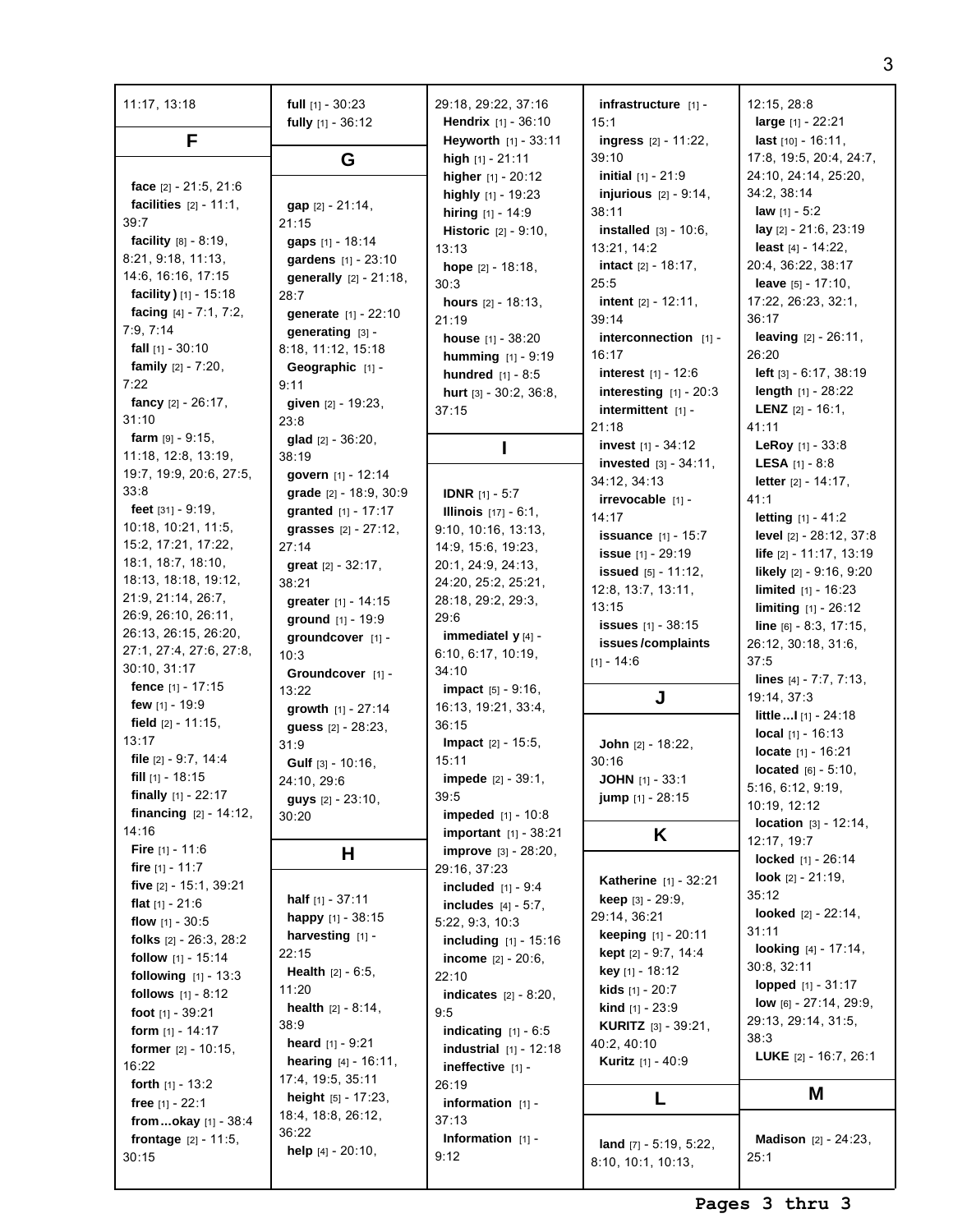| main $[2] - 23:22$ ,                             | 21:18, 40:22                              | needed [3] - 14:21,                           | ongoing $[2] - 18:2$                  | <b>piles</b> $[1] - 23:19$                 |
|--------------------------------------------------|-------------------------------------------|-----------------------------------------------|---------------------------------------|--------------------------------------------|
| 24:5                                             | $most$ [3] - 12:18,                       | 18:16, 19:18                                  | <b>onwards</b> [1] - 21:19            | <b>place</b> $[8] - 15:3$ ,                |
| <b>maintain</b> $[1] - 30:5$                     | 19:12, 38:14                              | <b>needing</b> $[1] - 23:23$                  | operation [3] -                       | 17:23, 23:19, 25:7,                        |
| maintenance $[4]$ -                              | move $[2] - 32:14$ ,                      | needs $[1] - 14:1$                            | 12:10, 12:15, 39:13                   | 26:11, 26:21, 32:2,                        |
| 12:10, 18:2, 18:3,                               | 40:2                                      | negatively $[1]$ - 9:16                       | orderly $[2] - 10.8$ ,                | 36:17                                      |
| 39:13                                            | moving $[1] - 26:12$                      | $neighbouring$ [1] -                          | 39:1                                  | <b>plan</b> $[6] - 5:12, 9:3,$             |
| <b>major</b> $[1] - 29:1$                        | MR $[63] - 16:1, 16:2,$                   | 30:6                                          | <b>Ordinance</b> $[1] - 13:3$         | 16:14, 17:22, 18:3,                        |
| <b>majority</b> $[1] - 28:8$                     | 19:2, 20:22, 21:8,                        | neighbors [1] -                               | original $[1] - 25:6$                 | 32:10                                      |
| manage $[1] - 17:23$                             | 21:13, 22:3, 22:8,                        | 19:18                                         | outside [1] - 17:1                    | <b>planning</b> $[2] - 16:21$ ,            |
| <b>Mansfield</b> $[1] - 33:5$                    | 22:9, 22:11, 22:18,                       | new $[2] - 29:17$ ,                           | overview [1] - 16:10                  | 17:10                                      |
| map $[4] - 5:9, 5:15,$                           | 22:23, 23:1, 23:3,                        | 31:22                                         | <b>own</b> $[6] - 20:11$ ,            | plans [3] - 11:10,                         |
| 6:10, 37:2                                       | 23:15, 24:7, 24:9,                        | <b>next</b> [4] - 16:8, 16:9,                 | 22:19, 23:1, 23:4,                    | 13:9, 15:15                                |
| <b>Mason</b> $[1]$ - 25:21                       | 25:8, 25:11, 25:19,                       | 23:6                                          | 23:6, 23:7                            | <b>planting</b> $[2] - 31:18$ ,            |
| <b>max</b> $[1] - 37:6$                          | 26:2, 28:15, 30:4,                        | nice $[3] - 31:11$ ,                          | owned [2] - 22:6,                     | 31:21                                      |
| <b>McHenry</b> $[1] - 20:1$                      | 30:8, 30:19, 30:22,                       | 32:10, 32:11                                  | 22:21                                 | <b>plat</b> $[1] - 5:9$                    |
| <b>McLean</b> $[7] - 5:20$ ,                     | 31:9, 31:13, 31:15,                       | <b>night</b> $[1] - 41:13$                    | owns [1] - 22:20                      | plenty [1] - 30:12                         |
| 10:5, 14:1, 34:11,                               | 31:18, 31:21, 32:5,<br>32:7, 32:9, 32:15, | noise [2] - 9:19,                             |                                       | <b>point</b> $[2] - 25:17$ ,               |
| 34:12, 34:14, 35:13                              | 33:19, 34:1, 34:22,                       | 19:19                                         | P                                     | 36:1                                       |
| <b>means</b> $[1] - 8:9$                         | 35:2, 35:9, 35:18,                        | nominal [1] - 16:15                           |                                       | <b>points</b> $[2] - 8:7$ ,<br>35:22       |
| measures [2] -                                   | 36:6, 36:20, 37:17,                       | noon [1] - 21:6                               | $p.m$ [1] - 41:18                     | pollination $[2]$ -                        |
| 11:21, 39:9                                      | 37:21, 38:13, 39:21,                      | <b>Norfolk</b> $[2] - 22:19$ ,                | <b>packets</b> $[1] - 20:3$           | 10:4, 13:23                                |
| meets $[1] - 13:1$<br>megawatt $[1] - 16:16$     | 40:2, 40:4, 40:7, 40:8,                   | 23:5                                          | <b>paid</b> $[2] - 5:5, 20:9$         | pollinator [1] - 27:14                     |
|                                                  | 40:9, 40:10, 40:11,                       | normally [1] - 21:22<br>north [8] - 7:5, 7:9, | <b>PANEL</b> [1] - 20:20              | polysilicon [1] -                          |
| megawatts $[1]$ -<br>16:16                       | 40:12, 40:13, 40:15,                      | 7:17, 7:21, 17:12,                            | panels [6] - 13:20,                   | 16:17                                      |
| member [1] - 24:19                               | 40:16, 40:17, 40:19,                      | 19:16, 21:3, 38:19                            | 18:9, 21:3, 21:10,                    | pondering [1] -                            |
| <b>members</b> $[3] - 19:3$ ,                    | 40:21, 41:8, 41:11                        | <b>North</b> $[2] - 11:5$ ,                   | 24:2, 27:7                            | 37:12                                      |
| 19:10, 41:11                                     | <b>MS</b> $[5] - 32:21, 33:2,$            | 32:22                                         | <b>Pantagraph</b> $[1] - 5:1$         | <b>ponds</b> $[1] - 29:20$                 |
| <b>MEMBERS</b> $[1]$ -                           | 36:16, 40:18, 40:20                       | north -south $[1]$ -                          | <b>parallel</b> $[1] - 24:12$         | <b>portion</b> $[1] - 23:2$                |
| 20:21                                            | multi [1] - 20:5                          | 21:3                                          | parent [1] - 9:6                      | <b>possible</b> $[2] - 11:9$ ,             |
| <b>mentioned</b> $[1]$ -                         | multi-million [1] -                       | <b>northern</b> $[1] - 17:9$                  | <b>part</b> $[6] - 6:2, 7:2,$         | 29:9                                       |
| 30:17                                            | 20:5                                      | <b>Northern</b> $[1] - 23:4$                  | 9:18, 18:2, 22:19,                    | <b>possibly</b> $[1] - 22:4$               |
| $met$ [6] - 8:16, 10:10,                         |                                           | <b>northwest</b> $[1] - 28:10$                | 22:21                                 | <b>potential</b> $[3] - 16:23$ ,           |
| 11:3, 12:1, 12:12,                               | N                                         | note $[1] - 35:10$                            | partially [1] - 17:5                  | 18:5, 37:23                                |
| 12:22                                            |                                           | noted [1] - 16:21                             | partner [1] - 34:9                    | power [6] - 7:7, 7:12,                     |
| <b>METZGER</b> $[2]$ -                           | name [6] - 25:18,                         | notifications [1] -                           | pass [4] - 5:9, 5:14,<br>5:21, 6:3    | 8:18, 11:12, 15:18,                        |
| 32:21, 33:2                                      | 25:19, 25:20, 33:23,                      | 5:4                                           |                                       | 19:14                                      |
| Metzger [1] - 32:21                              | 34:1, 34:2                                | noting [1] - 16:20                            | patterns [1] - 11:9<br>pay [1] - 14:9 | <b>preamble</b> $[1] - 12:13$              |
| mid $[2] - 22:8, 24:11$                          | <b>NARRATIVE</b> [3] -                    |                                               | <b>peak</b> $[1] - 37:4$              | preclude [1] - 15:11                       |
| <b>middle</b> $[1] - 25:1$                       | 16:6, 19:1, 34:7                          | O                                             | people [1] - 36:9                     | predevelopment [1]                         |
| might $[3] - 22:12$ ,                            | narrow [1] - 10:17                        |                                               | <b>per</b> $[1] - 19:21$              | $-11:8$                                    |
| 31:23, 32:6                                      | <b>National</b> [1] - 22:22               | <b>objection</b> $[1] - 26:3$                 | performance [1] -                     | preferred [1] - 36:19<br>preliminary [1] - |
| mile $[5] - 10:18$ , 23:9,<br>31:19, 37:9, 37:11 | <b>native</b> $[1] - 10:4$                | obtain [1] - 12:6                             | 14:19                                 | 17:19                                      |
| <b>million</b> $[1] - 20:5$                      | <b>Natural</b> $[1] - 6:2$                | <b>obtained</b> $[2] - 11:19$ ,               | <b>permit</b> $[9] - 11:11$ ,         | presentation $[2]$ -                       |
| minimize [3] - 11:23,                            | <b>nature</b> $[1] - 12:16$               | 13:6                                          | 12:7, 13:5, 13:7,                     | 16:4, 18:21                                |
| 18:5, 39:11                                      | nearby [5] - 9:21,                        | obviously [4] -                               | 13:10, 13:14, 14:8,                   | <b>Preservation</b> $[2]$ -                |
| <b>minimum</b> $[1] - 21:13$                     | 9:22, 10:1, 10:11,                        | 15:23, 17:14, 18:6,                           | 15:7                                  | 9:10, 13:14                                |
| <b>Mitigation</b> $[3] - 9:4$ ,                  | 10:13                                     | 23:17                                         | <b>permitted</b> $[2] - 10:9$ ,       | <b>preserved</b> $[1] - 17:5$              |
| 15:5, 15:11                                      | <b>nearest</b> $[2] - 9:20$ ,<br>10:20    | occupied $[1] - 7:22$                         | 39:2                                  | <b>pretty</b> $[5] - 20:3$ ,               |
| mix $[1] - 27:15$                                | necessarily [1] -                         | occur $[1] - 14:22$                           | person [2] - 9:6, 14:3                | 21:23, 26:18, 30:14,                       |
| modeled $[1] - 21:21$                            | 31:8                                      | <b>OF</b> [3] - $20:20$ , $26:1$ ,            | personally [1] -                      | 31:11                                      |
| modeling [1] - 21:20                             | <b>necessary</b> $[3] - 11:1,$            | 33:1                                          | 24:18                                 | preventing $[1] - 38:4$                    |
| <b>moderate</b> $[1] - 8:9$                      | 19:14, 39:7                               | officially [1] - 41:15                        | <b>Phil</b> $[1]$ - 15:21             | <b>previous</b> $[2] - 26:18$ ,            |
| modules [1] - 16:18                              | <b>need</b> $[14] - 9:4$ , 10:6,          | old $[3] - 6:22, 7:3,$                        | <b>photo</b> $[1] - 5:18$             | 32:9                                       |
| <b>month</b> $[3] - 16:12$ ,                     |                                           | 7:7                                           | <b>photos</b> $[1] - 6:7$             | prime [1] - 19:9                           |
|                                                  |                                           |                                               |                                       |                                            |
| 17:8, 38:14                                      | 11:14, 12:6, 14:4,<br>15:2, 17:6, 17:12,  | one [11] - 5:12, 6:17,                        | photovoltaic [1] -                    | proceedings [1] -                          |
| morals $[2] - 8:15$ ,                            | 23:16, 23:17, 24:2,                       | 10:18, 16:9, 16:11,                           | 8:21                                  | 41:17                                      |
| 38:9                                             | 24:3, 25:18, 36:2                         | 28:23, 30:2, 33:7,<br>33:10, 36:1             | piece [3] - 19:12,<br>22:7, 31:8      | <b>process</b> $[2] - 11:16$ ,<br>13:17    |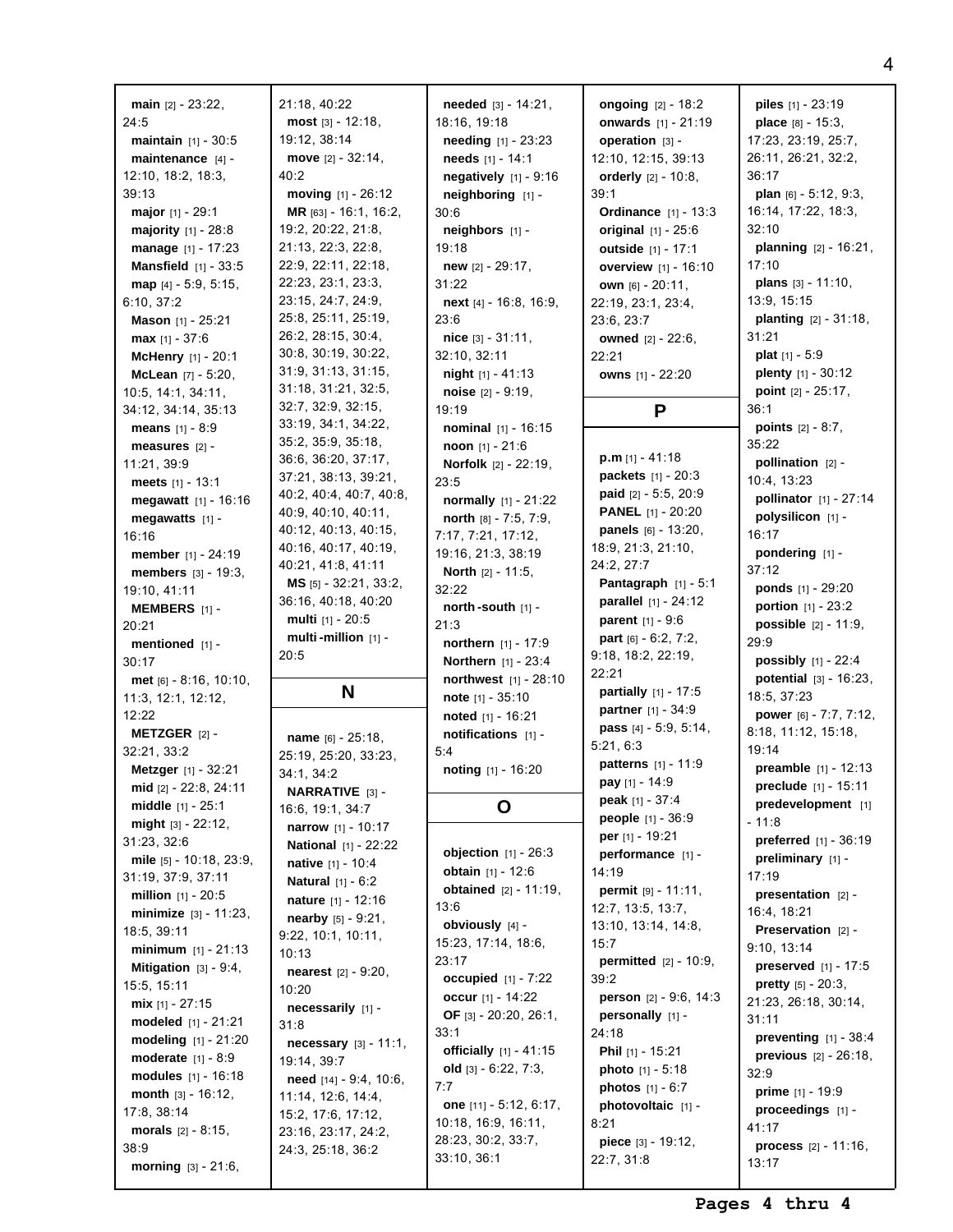**produce** [1] - 22:17 **production** [11] - 8:2, 8:10, 10:1, 10:13, 10:20, 18:7, 18:12, 21:20, 22:13, 30:16 **professional** [1] - 14:10 **project** [9] - 19:15, 20:2, 26:18, 29:12, 29:22, 30:2, 31:11, 33:4, 36:12 **projects** [1] - 41:10 **properties** [5] - 6:6, 16:22, 19:21, 30:7, 34:15 **property** [59] - 5:10, 5:16, 6:10, 6:14, 6:16, 6:20, 6:23, 7:10, 7:16, 7:21, 8:4, 8:9, 8:19, 9:15, 9:16, 9:22, 10:9, 10:11, 10:15, 10:19, 10:22, 11:4, 11:7, 19:5, 19:15, 19:20, 20:5, 20:9, 20:11, 22:7, 23:4, 23:5, 26:7, 26:12, 27:1, 27:21, 28:6, 28:11, 28:22, 29:11, 29:16, 29:17, 30:6, 30:10, 30:11, 30:18, 31:6, 34:10, 34:13, 36:13, 36:14, 36:15, 37:7, 38:1, 38:12, 39:2 **proposed** [10] - 8:13, 9:13, 10:7, 11:12, 12:3, 12:8, 12:19, 33:4, 38:23, 39:15 **proposes** [1] - 8:17 **protection** [1] - 11:7 **protections** [1] - 34:14 **Provide** [1] - 12:13 **provide** [11] - 9:6, 11:7, 11:10, 11:22, 13:9, 14:10, 14:12, 15:4, 33:15, 35:8, 39:10 **provided** [5] - 5:2, 11:2, 12:3, 13:3, 39:8 **providing** [1] - 38:2 **public** [5] - 6:15, 7:23, 8:15, 12:1, 38:10 **publication** [1] - 5:5 **published** [1] - 5:1 **pull** [1] - 41:5 **pulling** [1] - 36:18 35:1 36:12 30:13, 33:6 17:3 40:2 10:4, 13:23 13:1 33:4 16:18 31:1

**Q QUESTIONING** [3] - 20:20, 26:1, 33:1 **questions** [10] - 20:18, 25:10, 25:13, 25:17, 25:23, 32:19, 33:13, 34:19, 34:21, **R R-1** [12] - 5:17, 6:11, 6:20, 7:20, 10:19, 10:21, 26:7, 26:23, 34:9, 34:13, 34:14, **rail** [2] - 10:16, 37:15 **railroad** [13] - 5:13, 6:22, 7:3, 7:7, 7:13, 19:10, 24:13, 25:1, 25:7, 26:4, 28:18, **Railroad** [4] - 10:16, 22:20, 23:4, 24:20 **rails** [1] - 24:23 **Railway** [1] - 22:22 **railway** [1] - 16:22 **raised** [2] - 16:13, **ran** [2] - 24:10, 24:14 **rapidly** [1] - 24:21 **read** [1] - 39:20 **reading** [1] - 20:3 **real** [1] - 21:20 **really** [10] - 24:2, 31:19, 32:10, 35:10, 36:7, 36:15, 36:20, 37:4, 37:8, 38:15 **reason** [1] - 17:13 **receiving** [1] - 14:8 **recommend** [1] **recommended** [2] **recommends** [1] **recreational** [1] **referring** [1] - 33:7 **reflective** [2] - 13:21, **registered** [1] - 14:9 **regulations** [3] - 12:21, 15:16, 39:17 **relationship** [1] **relatively** [1] - 10:17 **remains** [1] - 18:17 **reminder** [1] - 5:11 **remove** [5] - 17:20, 26:4, 28:18, 29:5, 30:13 **removed** [1] - 15:2 **removing** [2] - 32:2, 39:21 **repair** [2] - 11:17, 13:19 **repaired** [2] - 11:16, 13:18 **replanted** [2] - 27:11, 27:12 **replanting** [1] - 36:18 **report** [2] - 8:4, 15:19 **required** [1] - 5:3 **residence** [3] - 7:5, 7:20, 9:20 **residences** [1] - 7:22 **residential** [4] - 9:22, 10:11, 10:21, 12:17 **residents** [1] - 9:21 **Resources** [2] - 6:2, 9:11 **respects** [2] - 12:20, 39:16 **rest** [1] - 22:20 **retained** [2] - 11:9, 18:15 **revenue** [1] - 20:5 **review** [1] - 14:22 **reviewed** [2] - 6:5, 14:21 **revised** [1] - 14:21 **RICKARD** [14] - 16:2, 16:7, 21:1, 21:13, 23:15, 26:1, 30:4, 31:13, 31:18, 31:21, 32:7, 35:2, 35:9, 41:8 **right-of-way** [17] - 5:14, 6:22, 7:3, 7:7, 7:13, 19:11, 19:13, 24:11, 24:13, 24:14, 24:16, 24:21, 25:2, 25:5, 28:18, 28:19, 29:2 **road** [3] - 6:15, 7:4, 7:23 **Road** [5] - 11:6, 12:5, 13:6, 32:22, 36:10 **roads** [2] - 11:1, 39:7 **roll** [1] - 40:5 **roughly** [2] - 18:8, 30:9 **rows** [1] - 8:21 **run** [3] - 20:7, 23:20, 24:8

**running** [1] - 28:21 **S safe** [1] - 12:2 **safety** [2] - 8:15, 38:9 **schools** [1] - 20:7 **SCHULER** [2] - 30:8, 30:22 **score** [4] - 8:5, 8:6, 8:7, 8:8 **screen** [2] - 26:6, 26:22 **screening** [6] - 18:17, 26:18, 31:10, 32:11, 32:12, 38:16 **search** [1] - 9:10 **Section** [1] - 15:17 **security** [2] - 14:12, 14:16 **seeing** [1] - 28:11 **selected** [2] - 18:4, 22:2 **send** [1] - 41:1 **set** [2] - 13:2, 35:10 **setback** [10] - 17:7, 17:10, 17:11, 17:14, 17:17, 17:21, 19:4, 27:9, 38:16 **seven** [1] - 8:11 **sewer** [1] - 20:8 **shade** [2] - 21:16, 22:1 **shade -free** [1] - 22:1 **shading** [5] - 17:19, 18:5, 18:6, 18:11, 21:18 **shall** [8] - 13:5, 13:8, 13:12, 13:16, 13:20, 14:12, 15:14, 38:5 **sheet** [2] - 30:5, 30:14 **shortest** [1] - 21:23 **showing** [2] - 5:9, 5:15 **shows** [1] - 6:10 **side** [8] - 6:19, 6:21, 7:6, 11:5, 17:12, 22:21, 37:7, 38:3 **signed** [1] - 15:5 **signoff** [1] - 11:20 **single** [4] - 7:20, 7:22, 16:18, 21:2 **site** [8] - 5:12, 5:19, 5:23, 8:3, 8:6, 12:2, 17:5, 23:21 **sitting** [1] - 29:13 **situation** [2] - 29:18, 30:14

**size** [3] - 23:23, 24:2,  $29.4$ **skin** [1] - 35:15 **sky** [1] - 21:4 **slide** [1] - 16:8 **slightly** [1] - 28:12 **slope** [1] - 30:13 **smell** [1] - 19:19 **Society** [1] - 24:20 **soil** [1] - 8:5 **Soil** [3] - 5:20, 10:5, 14:1 **solar** [19] - 8:18, 9:15, 11:12, 11:18, 12:8, 13:19, 13:20, 15:18, 16:18, 18:6, 18:8, 19:7, 20:2, 20:6, 23:10, 24:1, 27:5, 27:7, 30:16 **sold** [1] - 5:13 **sole** [1] - 14:18 **soon** [1] - 21:11 **sorry** [1] - 35:1 **sort** [8] - 18:2, 18:5, 18:7, 18:11, 18:12, 21:20, 27:15, 30:5 **sounds** [1] - 32:10 **south** [7] - 7:2, 7:17, 7:23, 11:5, 21:3, 25:1, 33:11 **southeast** [2] - 7:14, 28:9 **Southern** [1] - 23:5 **southwest** [1] - 7:1 **speaking** [1] - 28:7 **Special** [1] - 38:7 **special** [10] - 8:13, 9:13, 10:7, 12:10, 12:19, 23:13, 23:16, 38:23, 39:13, 39:15 **species** [1] - 10:4 **spring** [1] - 20:1 **staff** [5] - 5:22, 12:23, 16:20, 25:9, 34:21 **stage** [1] - 23:17 **standard** [8] - 8:16, 10:10, 11:2, 12:1, 12:12, 12:22, 24:6, 38:7 **Standards** [1] - 15:17 **standards** [6] - 8:12, 9:1, 13:2, 15:12, 35:23, 38:6 **start** [2] - 18:11, 29:8 **state** [2] - 25:18, 33:22 **states** [1] - 12:13 **stay** [2] - 17:13, 25:5